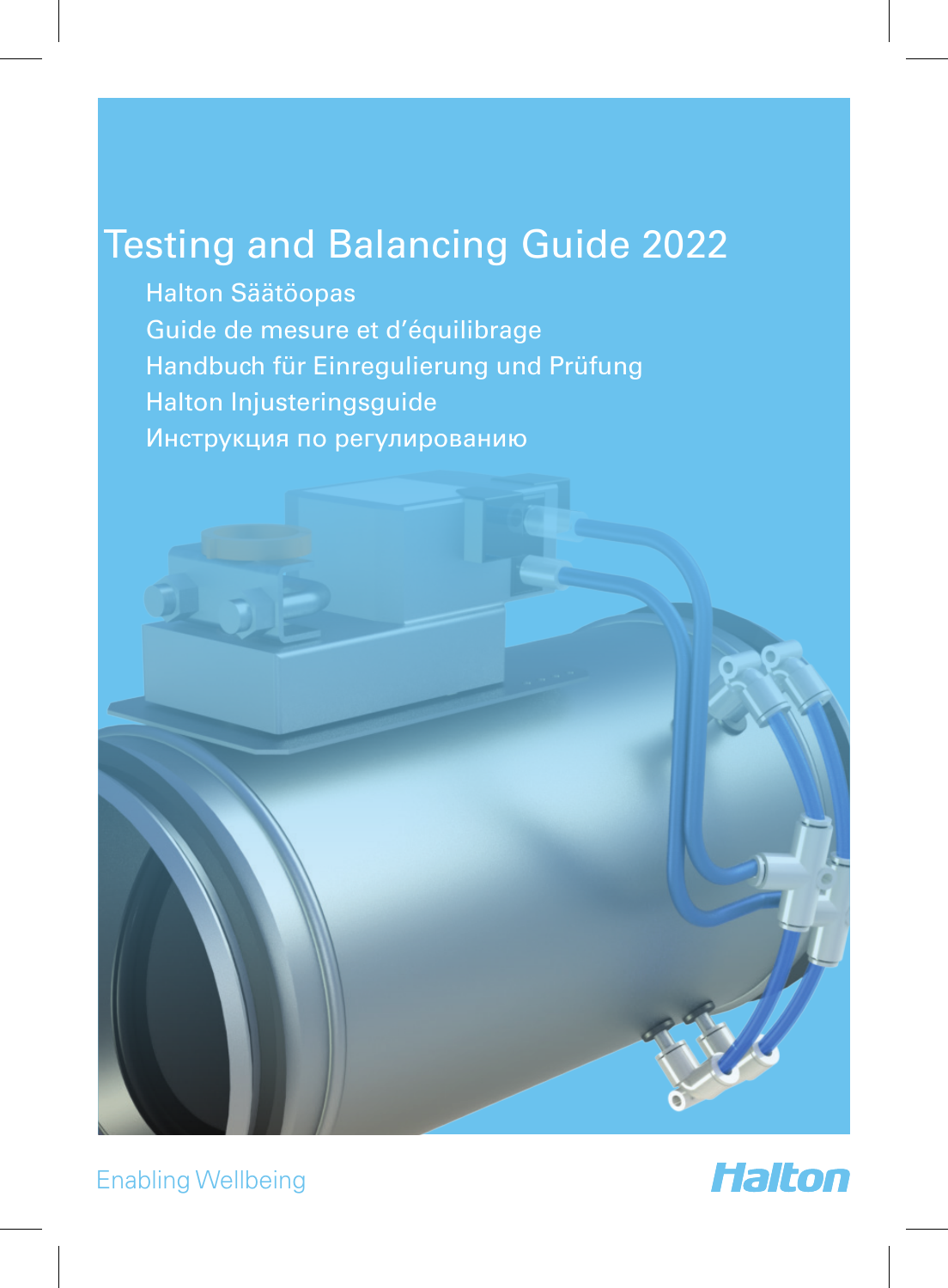| Diffusers and terminal units<br>Hajottimet ja pääteyksiköt<br>Diffuseurs et unités terminales<br>Zuluftdurchlässe und Anschlussteile<br>Tilluftsdon<br>Диффузоры и воздухораспределители<br>SLL / PLL<br><b>TLB</b><br><b>VHB / VHD</b><br><b>TLD</b><br>TCV, DRV<br>DCS | З<br>4<br>5<br>5<br>6<br>$\overline{7}$ |
|--------------------------------------------------------------------------------------------------------------------------------------------------------------------------------------------------------------------------------------------------------------------------|-----------------------------------------|
| <b>JTH</b>                                                                                                                                                                                                                                                               | 10                                      |
| <br><u>JDS</u>                                                                                                                                                                                                                                                           | 10                                      |
|                                                                                                                                                                                                                                                                          |                                         |
| Grilles<br>Säleiköt<br>Grilles<br>Gitter<br>Galler<br>Решетки                                                                                                                                                                                                            |                                         |
|                                                                                                                                                                                                                                                                          |                                         |
| <b>EVA</b>                                                                                                                                                                                                                                                               | 11                                      |
| Plenums<br>Liitäntälaatikot<br>Plénums<br>Balken<br>l ådor                                                                                                                                                                                                               |                                         |
|                                                                                                                                                                                                                                                                          |                                         |
| Статические камеры                                                                                                                                                                                                                                                       |                                         |
| TRI I<br><b>Contract Contract Contract Contract Contract Contract Contract Contract Contract Contract Contract Contract Co</b>                                                                                                                                           | 12                                      |
| TRH                                                                                                                                                                                                                                                                      | 12                                      |
|                                                                                                                                                                                                                                                                          |                                         |
| <b>PDA</b>                                                                                                                                                                                                                                                               | 13                                      |
| <b>PDF</b>                                                                                                                                                                                                                                                               | 13                                      |
| <b>BDR</b>                                                                                                                                                                                                                                                               | 14                                      |
| PRL                                                                                                                                                                                                                                                                      | 14                                      |
| <b>Service Service</b>                                                                                                                                                                                                                                                   |                                         |
| Valves                                                                                                                                                                                                                                                                   |                                         |
|                                                                                                                                                                                                                                                                          |                                         |
| Venttiilit                                                                                                                                                                                                                                                               |                                         |
| Bouches petit débit<br>Ventile                                                                                                                                                                                                                                           |                                         |
| Ventiler                                                                                                                                                                                                                                                                 |                                         |
|                                                                                                                                                                                                                                                                          |                                         |
| Клапаны                                                                                                                                                                                                                                                                  |                                         |
| UIA                                                                                                                                                                                                                                                                      | 15                                      |
| URH, FDV<br>.                                                                                                                                                                                                                                                            | 21                                      |
| <b>BOS</b>                                                                                                                                                                                                                                                               | 23                                      |

Chilled beams Ilmastointi- ja jäähdytyspalkit Poutres de refraîchissement et de chauffage ventilées enaarrage<br>Kühlbalken Kylbafflar Охладительные блоки  $REE$  24 R6B 24

| ,,,,,,          | -- |
|-----------------|----|
| RE <sub>6</sub> | 25 |
| CHB             | 25 |
| CBD             | 26 |
| <b>CBH</b>      | 26 |
| CHH             | 26 |
| <b>RXP</b>      | 27 |
| <b>CSW</b>      | 28 |
|                 |    |

Air flow management Ilmavirtojen hallinta Systèmes de débit variable ou constant Luftstromsteuerung Luftflödes injustering Регулирование воздушных потоков

| PRA        | 29 |
|------------|----|
| <b>MSA</b> | 32 |
| <b>MSD</b> | 32 |
| <b>BOX</b> | 33 |
| <b>UKV</b> | 33 |
| <b>MOC</b> | 34 |
| <b>MSB</b> | 34 |
| <b>MUC</b> | 34 |
|            |    |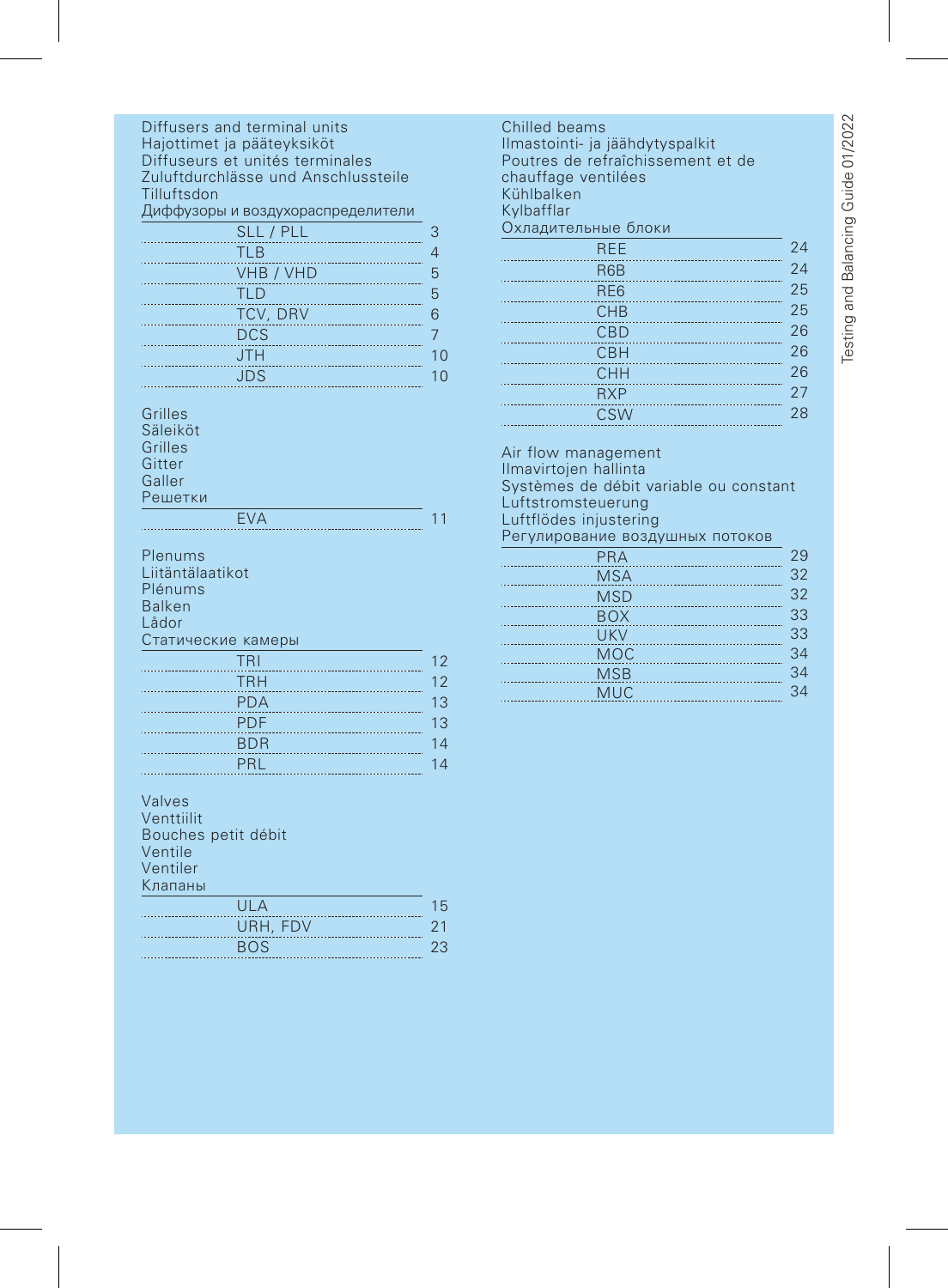**SLL+PLL SLL+ PLD SLN+PLL SLN+PLD SLM+PLM**  $\Delta p$ 

Supply air Tuloilma Soufflage Zuluft Tilluft Приток

| <b>Pituus</b><br>Längd<br>Lenght<br>Longueur<br>Länge<br>Длина | Rako<br><b>Spalt</b><br>Slot<br>Fente<br><b>Schlitz</b><br>Щель | øD             | >6xD<br>$\mathsf{k}$ | min. 3xD<br>$\mathsf{k}$ |
|----------------------------------------------------------------|-----------------------------------------------------------------|----------------|----------------------|--------------------------|
| 572                                                            | 1                                                               | $1 \times 160$ | 19                   | 22                       |
|                                                                | $2 - 3$                                                         | $1 \times 200$ | 28                   | 32                       |
|                                                                | 4                                                               | $1 \times 250$ | 49                   | 51                       |
| 872                                                            | 1                                                               | $1 \times 160$ | 19                   | 22                       |
|                                                                | $2 - 3$                                                         | $1 \times 200$ | 28                   | 32                       |
|                                                                | 4                                                               | $1 \times 250$ | 49                   | 51                       |
| 1172                                                           | 1                                                               | $1 \times 160$ | 19                   | 22                       |
|                                                                | $2 - 3$                                                         | $1 \times 200$ | 28                   | 32                       |
|                                                                | 4                                                               | $1 \times 250$ | 49                   | 51                       |
| 1472                                                           | 1                                                               | $2 \times 160$ | 19                   | 22                       |
|                                                                | $2 - 3$                                                         | $2 \times 200$ | 28                   | 32                       |
|                                                                | $\overline{4}$                                                  | $2 \times 250$ | 49                   | 51                       |
| 1772                                                           | 1                                                               | $2 \times 160$ | 19                   | 22                       |
|                                                                | $2 - 3$                                                         | $2 \times 200$ | 28                   | 32                       |
|                                                                | 4                                                               | $2 \times 250$ | 49                   | 51                       |
|                                                                |                                                                 |                |                      |                          |

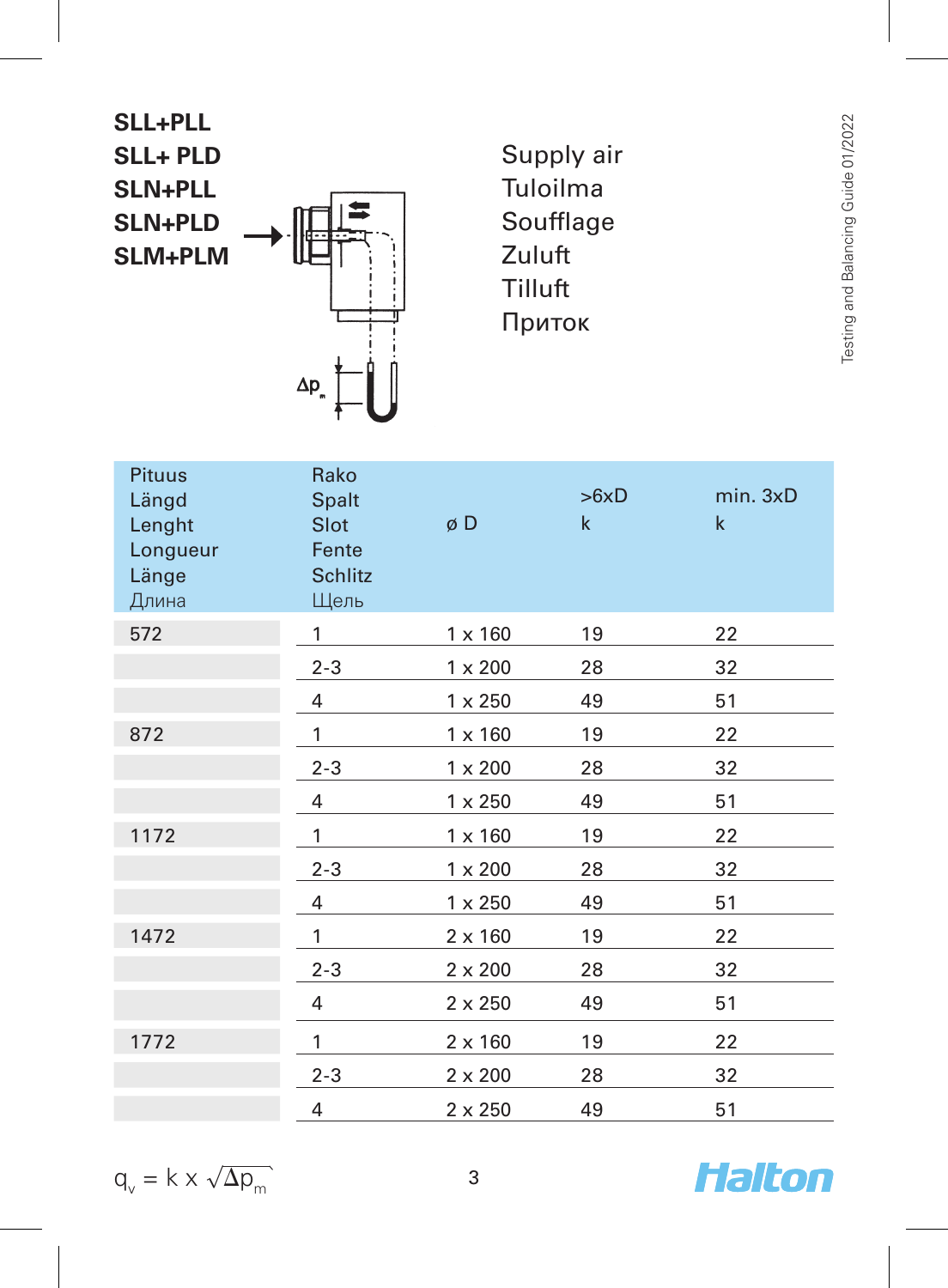

|       | > 8 × D | $min 3 \times D$ | Testing and Balancing Guide 01/2022 |
|-------|---------|------------------|-------------------------------------|
| TLB/B | k       | k                |                                     |
| TLB/E |         |                  |                                     |
| 100   | 6,2     | 6,8              |                                     |
| 125   | 10,5    | 12,9             |                                     |
| 160   | 18,8    | 22,4             |                                     |
| 200   | 27,8    | 32,9             |                                     |
| 250   | 45,7    | 55,5             |                                     |

**TLB**

Soufflage Zuluft Tilluft Приток



Exhaust air Poistoilma Extraction Abluft Frånluft Вытяжка

| TLB/C | k    |
|-------|------|
| 100   | 8,2  |
| 125   | 9,7  |
| 160   | 12,1 |
| 200   | 21,5 |
| 250   | 31,1 |
|       |      |

| TLB/F | k    |
|-------|------|
| 100   | 8,2  |
| 125   | 9,2  |
| 160   | 13,4 |
| 200   | 23,5 |

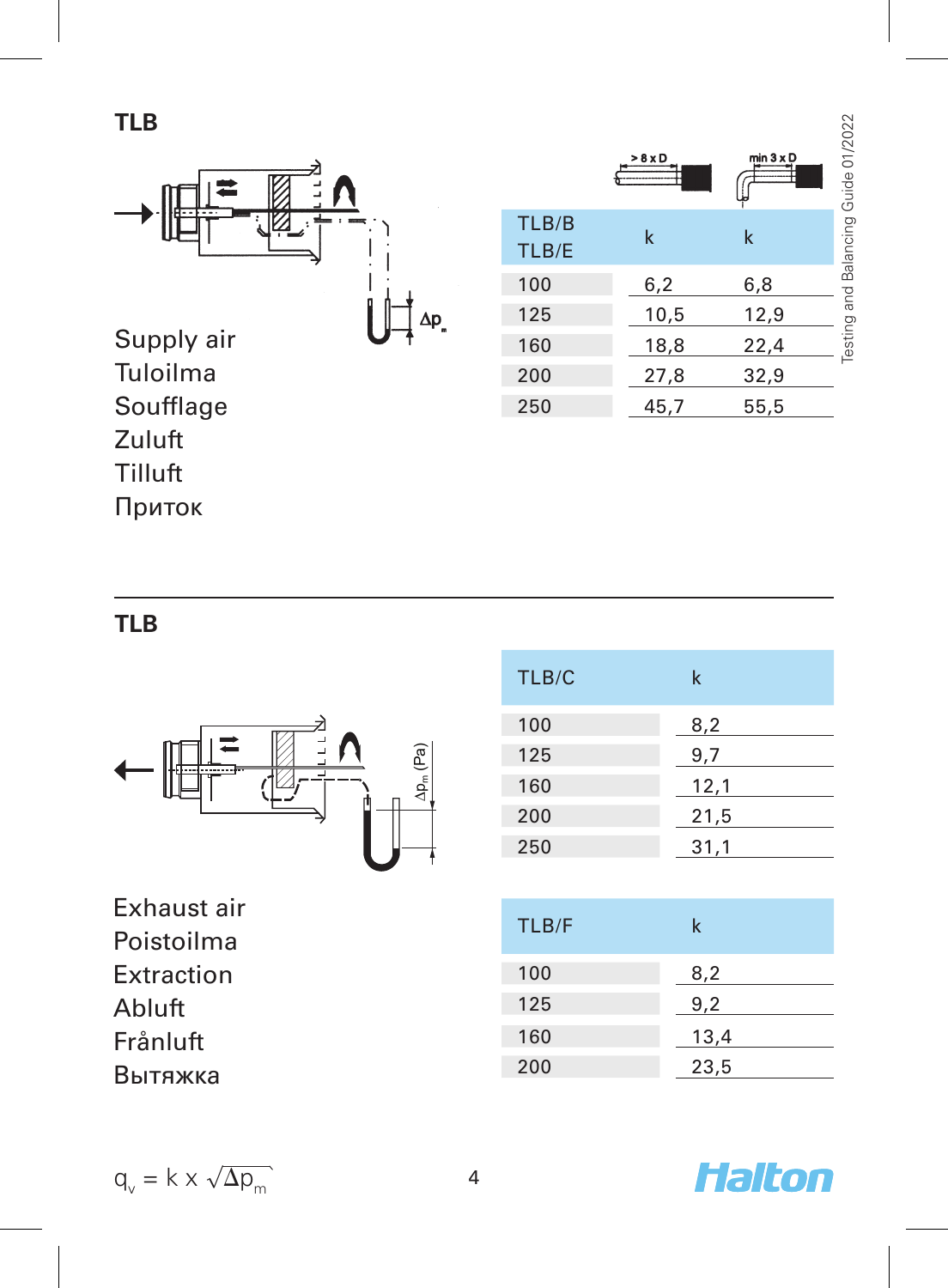# **VHB / VHD**



| <b>VHB/VHD</b> | k    | Balancing Guide 01/20 |
|----------------|------|-----------------------|
| 160            | 15,9 |                       |
| 200            | 26,2 |                       |
| 250            | 44,5 | no and                |
|                |      |                       |



$$
q_v = k \times \sqrt{\Delta p_m}
$$

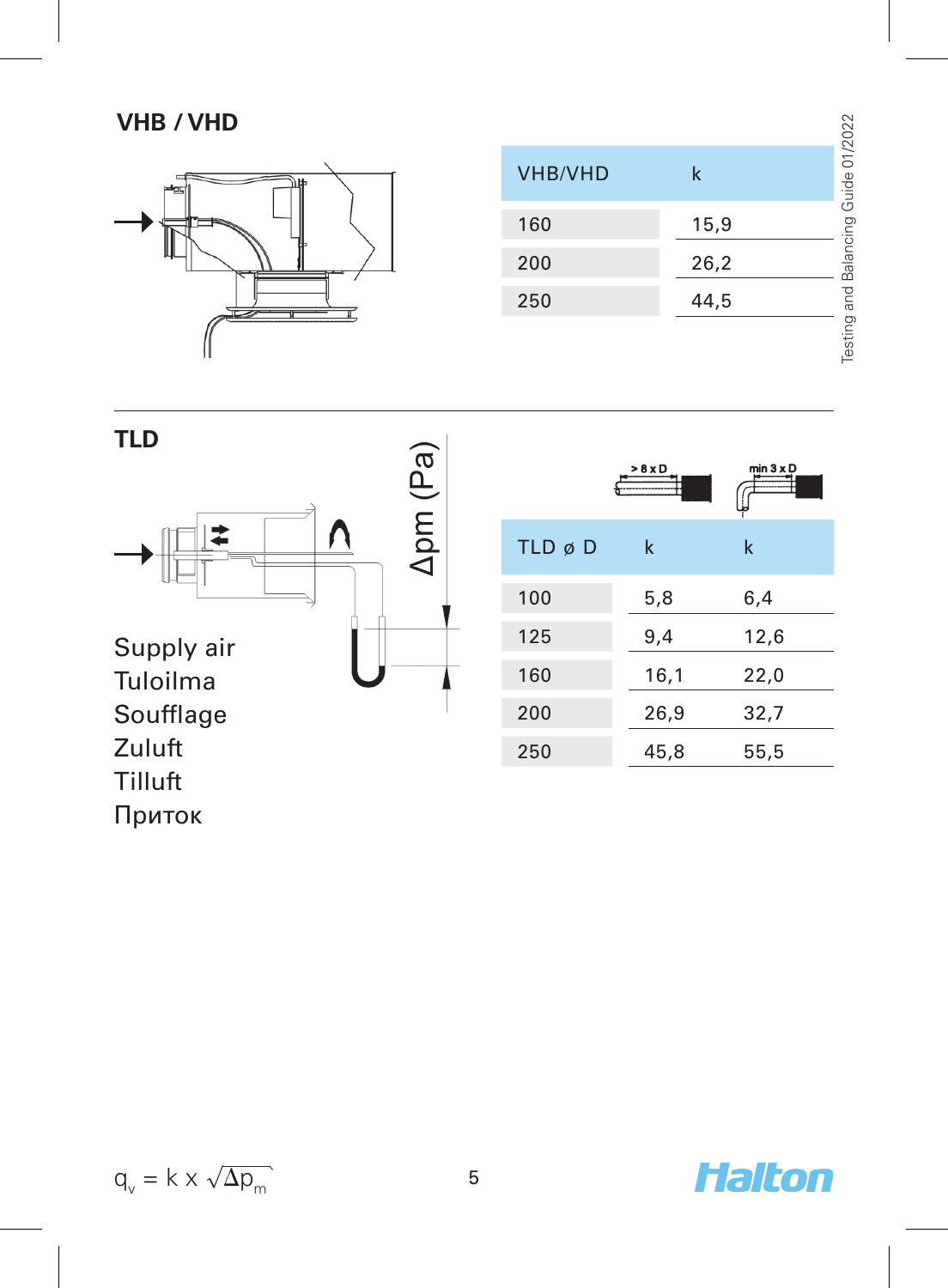# **TCV, DRV**



|                      | > 8 x D<br>-F | min $3 \times D$ | Testing and Balancing Guide 01/2022 |
|----------------------|---------------|------------------|-------------------------------------|
| <b>TCV</b><br>DRV øD | k             | k                |                                     |
| 100                  | 6,0           | 8,5              |                                     |
| 125                  | 10,0          | 13,0             |                                     |
| 160                  | 17,1          | 22,8             |                                     |
| 200                  | 27,5          | 32,1             |                                     |
| 250                  | 47,9          | 55,5             |                                     |

Приток

**TCV**



Exhaust air Poistoilma Extraction Abluft Frånluft Вытяжка

| <b>TCV</b><br>øD | k    |
|------------------|------|
| 100              | 8,7  |
| 125              | 21,6 |
| 160              | 21,6 |
| 200              | 53,1 |
| 250              | 53,1 |



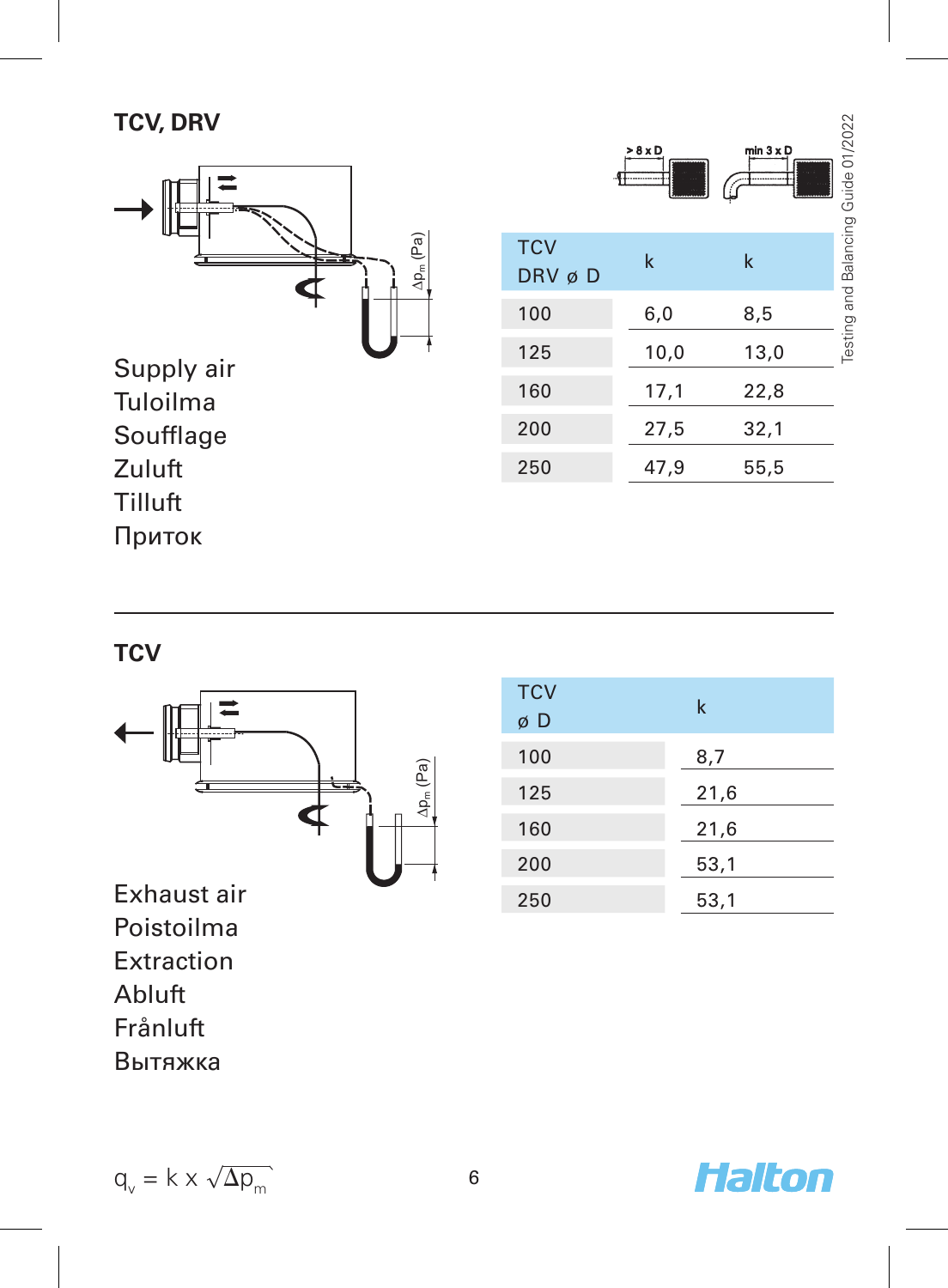

**DCS** Supply air Tuloilma Soufflage Zuluft Tilluft

#### A

- A = Conical with centre plate
- A = Kartio, jossa on keskilevy
- A = Directionnel avec plaque centrale
- A = Abgeschrägt mit Mittelplatte
- A = Konisk med central platta
- A = Конический с центральной пластиной

| <b>Neck</b> | K-value | K-value 0-opening      |
|-------------|---------|------------------------|
| 340         | 33,1    | 27,7                   |
| 250         | 26.6    | $0.07 \times D + 2.82$ |
| 160         | 13.8    | 11.3                   |
| 125         | 8.2     | 6.6                    |

J

(J = Swirl, J = Pyörre, J = Jet rotatif, J = Wirbel, J = Virvel, J = Вихревой)

| <b>Neck</b> | K-value | K-value 0-opening      |
|-------------|---------|------------------------|
| 340         | 33.1    | 26,3                   |
| 250         | 26.1    | $0.06 \times D + 4.31$ |
| 160         | 14.1    | 11,4                   |
| 125         | 8,4     | 6.6                    |

#### C (C = Conical, C = Kartio, C = Directionnel, C = Abgeschrägt, C = Konisk, C = Конический)

| <b>Neck</b> | Directioning   | K-value | K-value 0-opening       |
|-------------|----------------|---------|-------------------------|
| 340         | R4             | 52,9    | $0.24 \times D - 31.75$ |
| 340         | R <sub>3</sub> | 49,7    | $0.24 \times D - 31.75$ |
| 340         | R <sub>2</sub> | 44      | $0.24 \times D - 31.75$ |
| 250         | R <sub>4</sub> | 32      | $0.08 \times D + 2.73$  |
| 250         | R <sub>3</sub> | 32,6    | $0.08 \times D + 2.73$  |
| 250         | R <sub>2</sub> | 29,2    | $0.08 \times D + 2.73$  |
| 160         |                | 14.5    | 11,4                    |
| 125         |                | 8.3     | 6,6                     |



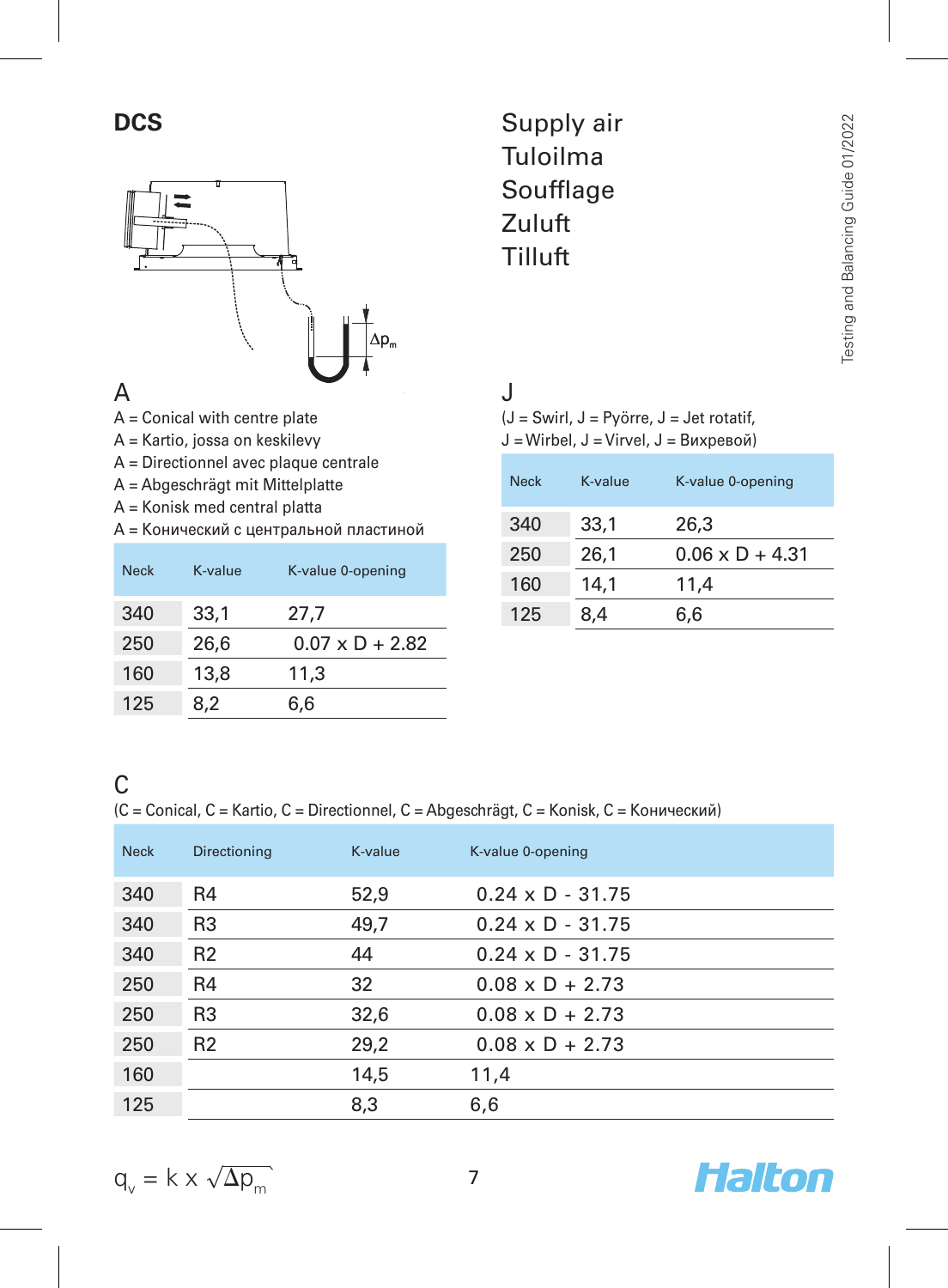#### N

 $(N = Nozzle, N = Suutin, N = Buse, N = Düse, N = Dvsa, N = Conno)$ 

| <b>Neck</b> | Directioning | K-value | K-value 0-opening       |  |
|-------------|--------------|---------|-------------------------|--|
| 80          | 315, 250     | 48.1    | $0.18 \times D - 13.12$ |  |
| 80          | 200          | 40.5    | $0.18 \times D - 13.12$ |  |
| 36          |              | 27.4    | $0.08 \times D + 2.37$  |  |
| 16          |              | 13.2    | $0.06 \times D + 1.00$  |  |

#### P

(P = Perforated, P = Rei'itetty, P = Perforé, P = perforiert, P = Perforerad, P = Перфорированный)

| <b>Neck</b> | Directioning   | K-value | K-value 0-opening       |
|-------------|----------------|---------|-------------------------|
| 340         | R4             | 50,6    | $0.22 \times D - 26.91$ |
| 340         | R <sub>3</sub> | 47,7    | $0.22 \times D - 26.91$ |
| 340         | R <sub>2</sub> | 46,3    | $0.22 \times D - 26.91$ |
| 250         | R4             | 30,3    | $0.08 \times D + 3.94$  |
| 250         | R <sub>3</sub> | 29,6    | $0.08 \times D + 3.94$  |
| 250         | R <sub>2</sub> | 28,6    | $0.08 \times D + 3.94$  |
| 160         |                | 13,4    | 11,1                    |
| 125         |                | 8       | 6,3                     |

A, C, J, N, P = Type of front panel

 $A, C, J, N, P =$  Etulevy malli

A, C, J, N, P = Type de panneau de façade

A, C, J, N, P = Art des Frontpaneels

A, C, J, N, P = Typ av frontpanel

A, C, J, N, P = Тип передней панели

ATTN: D = diameter of duct connection in mm Huom: D = Lähtökauluksen halkaisija millimetreissä ATTN : D = diametre de la connection réseau en mm ATTN: D = Durchmesser des Kanalanschlusses in mm Obs: D = kanalanslutningsdiameter i mm

ATTN : D =Размер соединительного патрубка мм

$$
q_v = k \times \sqrt{\Delta p_m}
$$
 8

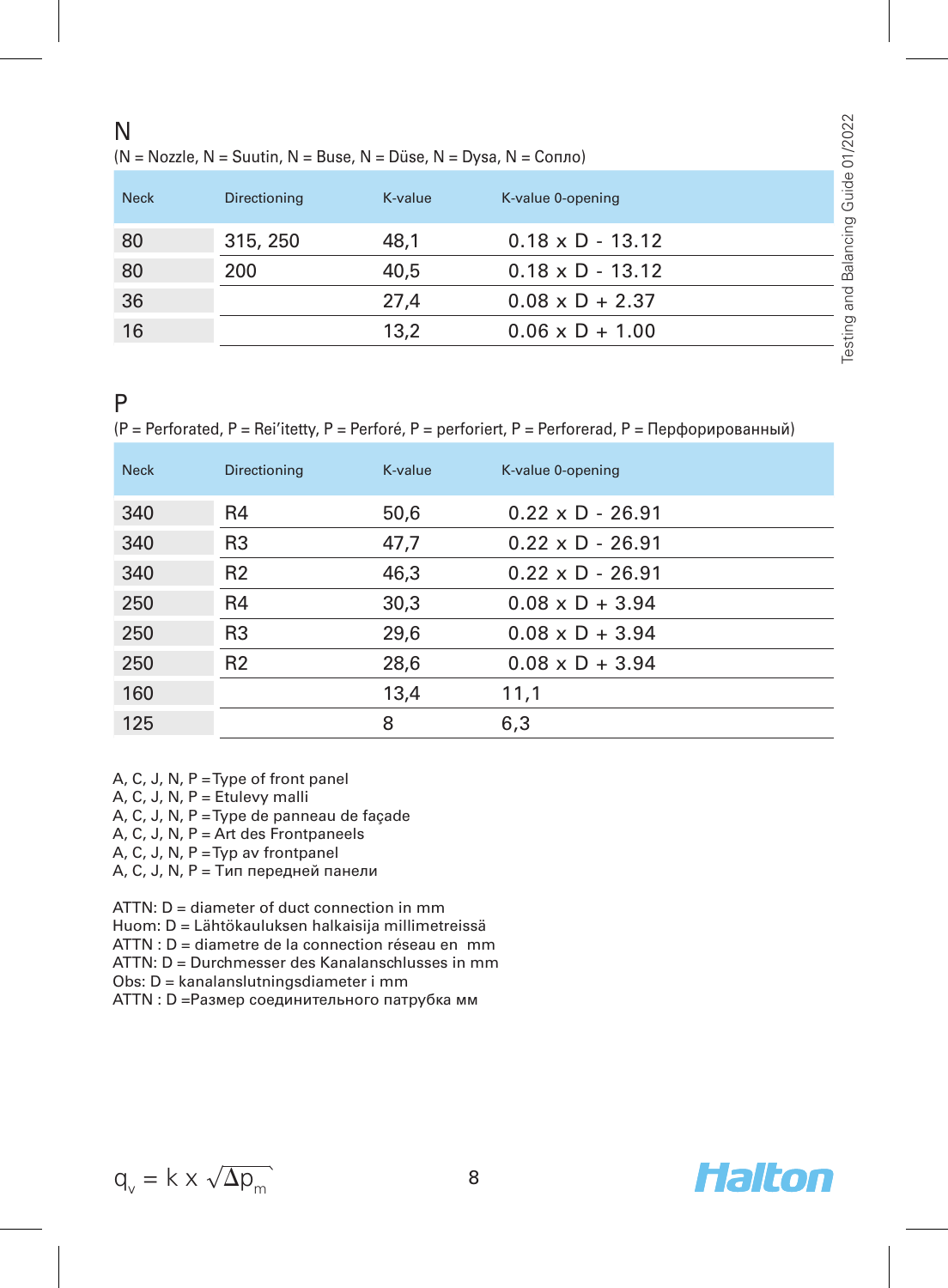# **DCS**



A = Conical with centre plate

- A = Kartio, jossa on keskilevy
- A = Directionnel avec plaque centrale
- A = Abgeschrägt mit Mittelplatte
- A = Konisk med central platta
- A = Конический с центральной пластиной

| Ø   | k    |
|-----|------|
| 340 | 32,3 |
| 250 | 27,9 |
| 160 | 17,6 |
| 125 | 9,7  |

# J

 $(J =$  Swirl,  $J =$  Pvörre,  $J =$  Jet rotatif, J = Wirbel, J = Virvel, J = Вихревой)

| Ø   | k    |
|-----|------|
| 340 | 28,9 |
| 250 | 21,2 |
| 160 | 13,6 |
| 125 | 8    |

A, C, J, N, P = Type of front panel A, C, J, N, P = Etulevy malli A, C, J, N, P = Type de panneau de façade A, C, J, N, P = Art des Frontpaneels A, C, J, N, P = Typ av frontpanel A, C, J, N, P = Тип передней панели

Exhaust air Poistoilma Extraction Abluft Frånluft Вытяжка

#### $\Gamma$

(C = Conical, C = Kartio, C = Directionnel, C = Abgeschrägt, C = Konisk, C = Конический)

| Ø   | k    |
|-----|------|
| 340 | 69,6 |
| 250 | 47,2 |
| 160 | 21,4 |
| 125 | 11,1 |

#### N

 $(N = Nozzle, N = Suutin, N = Buse, N = Diise)$ .  $N = Dysa, N = Conno$ )

| Ø  | k    |
|----|------|
| 80 | 52,8 |
| 36 | 27,2 |
| 16 | 12,9 |

#### P

(P = Perforated, P = Rei'itetty,

- P = Perforé, P = perforiert, P = Perforerad,
- P = Перфорированный)

| Ø   | k    |
|-----|------|
| 340 | 79,3 |
| 250 | 51,8 |
| 160 | 23,2 |
| 125 | 12   |



$$
q_v = k \times \sqrt{\Delta p_m}
$$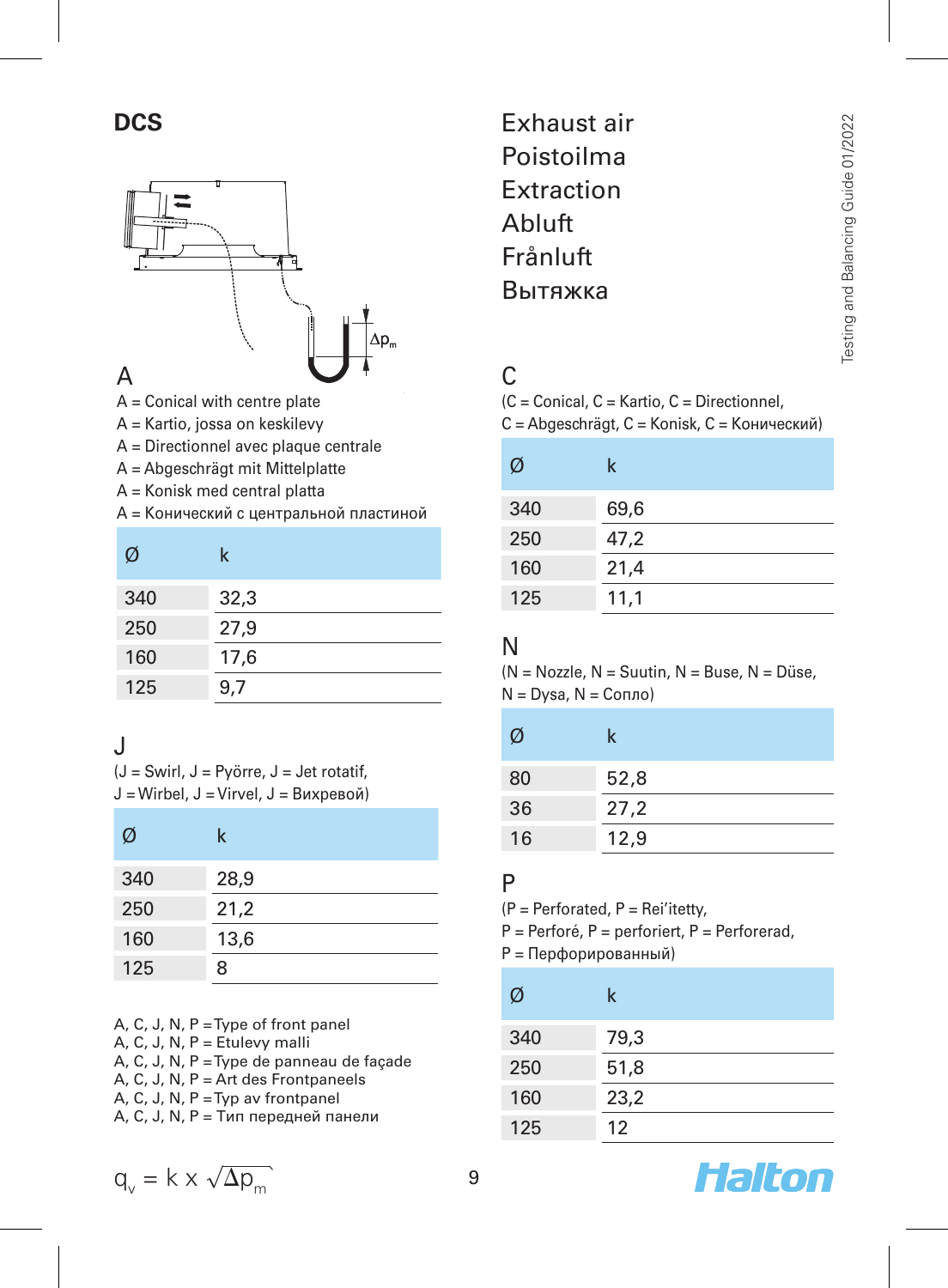#### **Halton Jaz JTH**



### **Halton Jaz Conical VAV**



|                       |      | ω    |
|-----------------------|------|------|
| $JDS$ $\emptyset$ $D$ | k    | k    |
| 125                   | 9,5  | 12,6 |
| 160                   | 18,0 | 22,2 |
| 200                   | 28,6 | 32,9 |
| 250                   | 44,6 | 46,0 |

 $> 8 \times C$ 

 $q_v = k \times \sqrt{\Delta p_m}$  10

Приток



min  $3 \times D$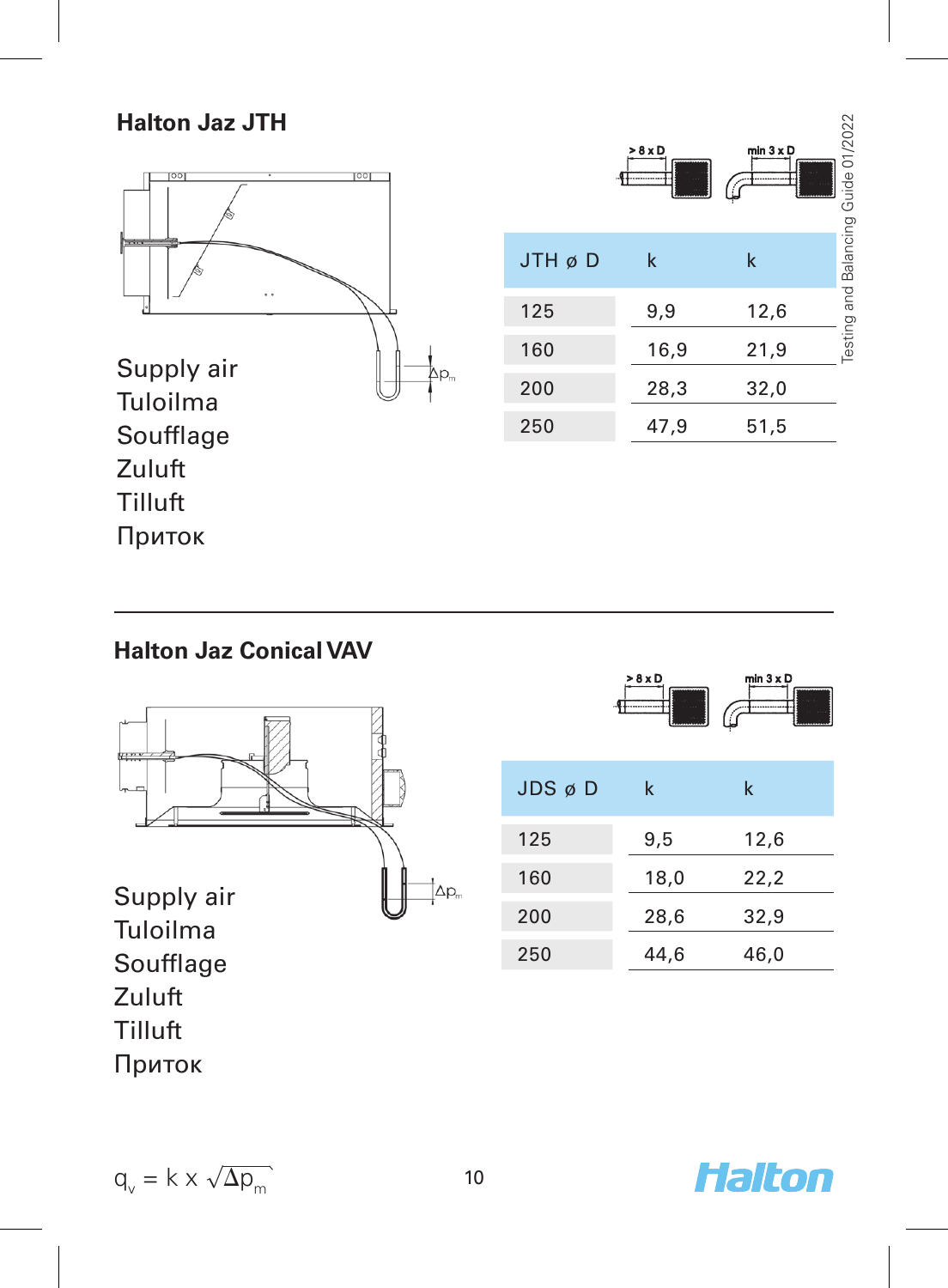**EVA**



# Exhaust air Poistoilma Extraction Abluft Frånluft Вытяжка

500 x 150

| 300 x 150 |  |
|-----------|--|
|           |  |

| A        | k     |
|----------|-------|
| $\Omega$ | 1,90  |
| 1        | 2,68  |
| 2        | 4,02  |
| 3        | 5,77  |
| 4        | 7,07  |
| 5        | 9,00  |
| 6        | 10,61 |
| 7        | 12,50 |

### 800 x 150

| A              | k     |
|----------------|-------|
| $\Omega$       | 6,00  |
| 1              | 10,95 |
| 2              | 14,61 |
| 3              | 18,26 |
| $\overline{4}$ | 23,57 |
| 5              | 28,00 |
| 6              | 32,27 |
| 7              | 35,00 |

| А | k     |
|---|-------|
| 0 | 3,54  |
| 1 | 5,66  |
| 2 | 8,49  |
| 3 | 11,18 |
| 4 | 14,14 |
| 5 | 16,43 |
| 6 | 18,97 |
|   | 21,00 |

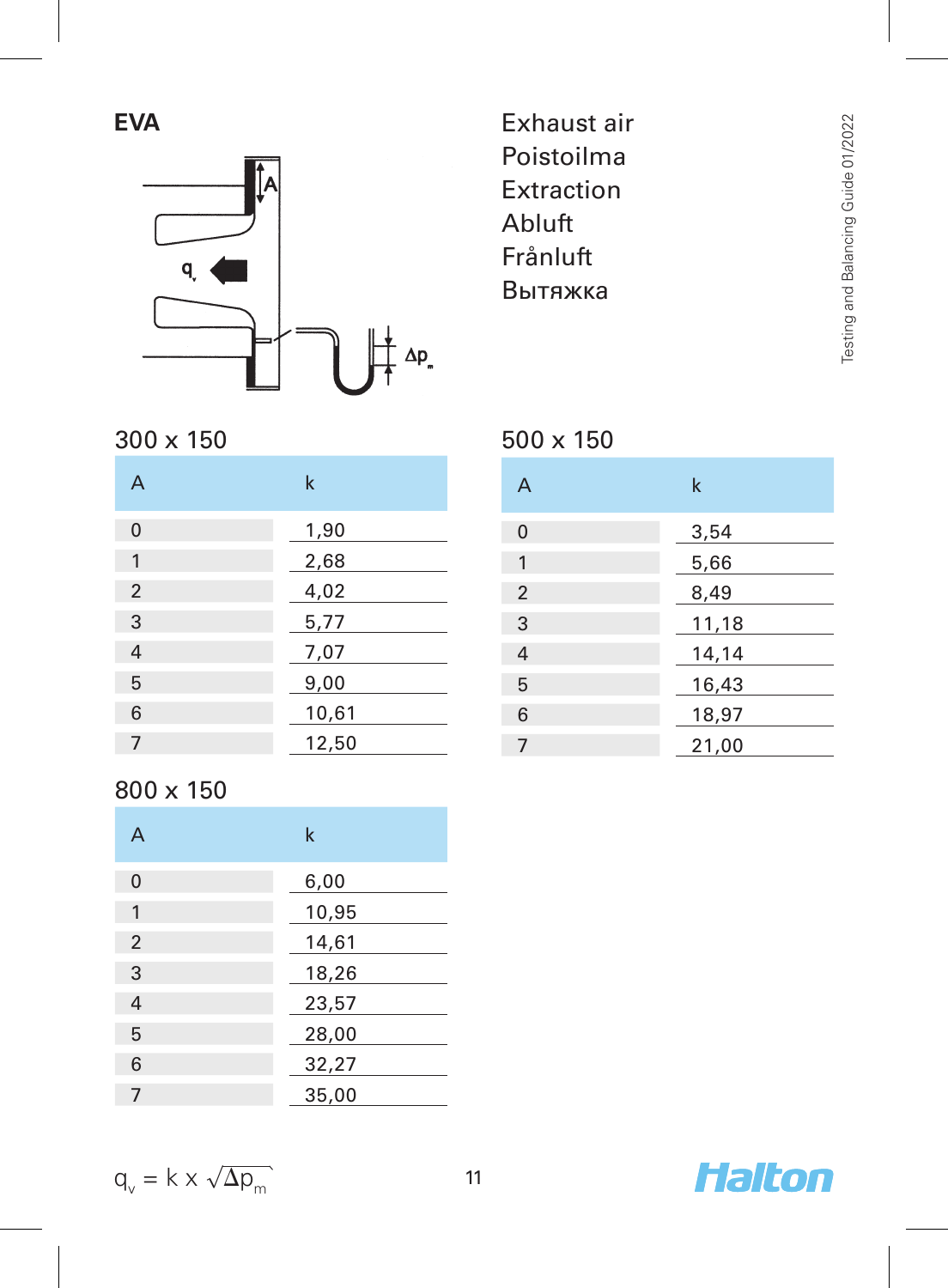

|                  | > 8 x D<br> | min $3 \times D$ | Testing and Balancing Guide 01/2022 |
|------------------|-------------|------------------|-------------------------------------|
| <b>TRI</b><br>øD | $\mathsf k$ | k                |                                     |
| 100              | 6,0         | 7,5              |                                     |
| 125              | 9,9         | 12,6             |                                     |
| 160              | 16,9        | 21,9             |                                     |
| 200              | 28,3        | 32,0             |                                     |
| 250              | 47,9        | 51,5             |                                     |
| 315              | 78,6        |                  |                                     |

# **TRH**



| > 8 x D | min $3 \times D$ |
|---------|------------------|
| 44      |                  |
|         |                  |

| .<br>øD | k    | k    |
|---------|------|------|
| 100     | 6,5  | 7,5  |
| 125     | 10,8 | 12,6 |
| 160     | 19,4 | 21,9 |
| 200     | 29,7 | 31,0 |
| 250     | 48,8 | 51,5 |
| 315     | 81,3 | 83,1 |

TRH

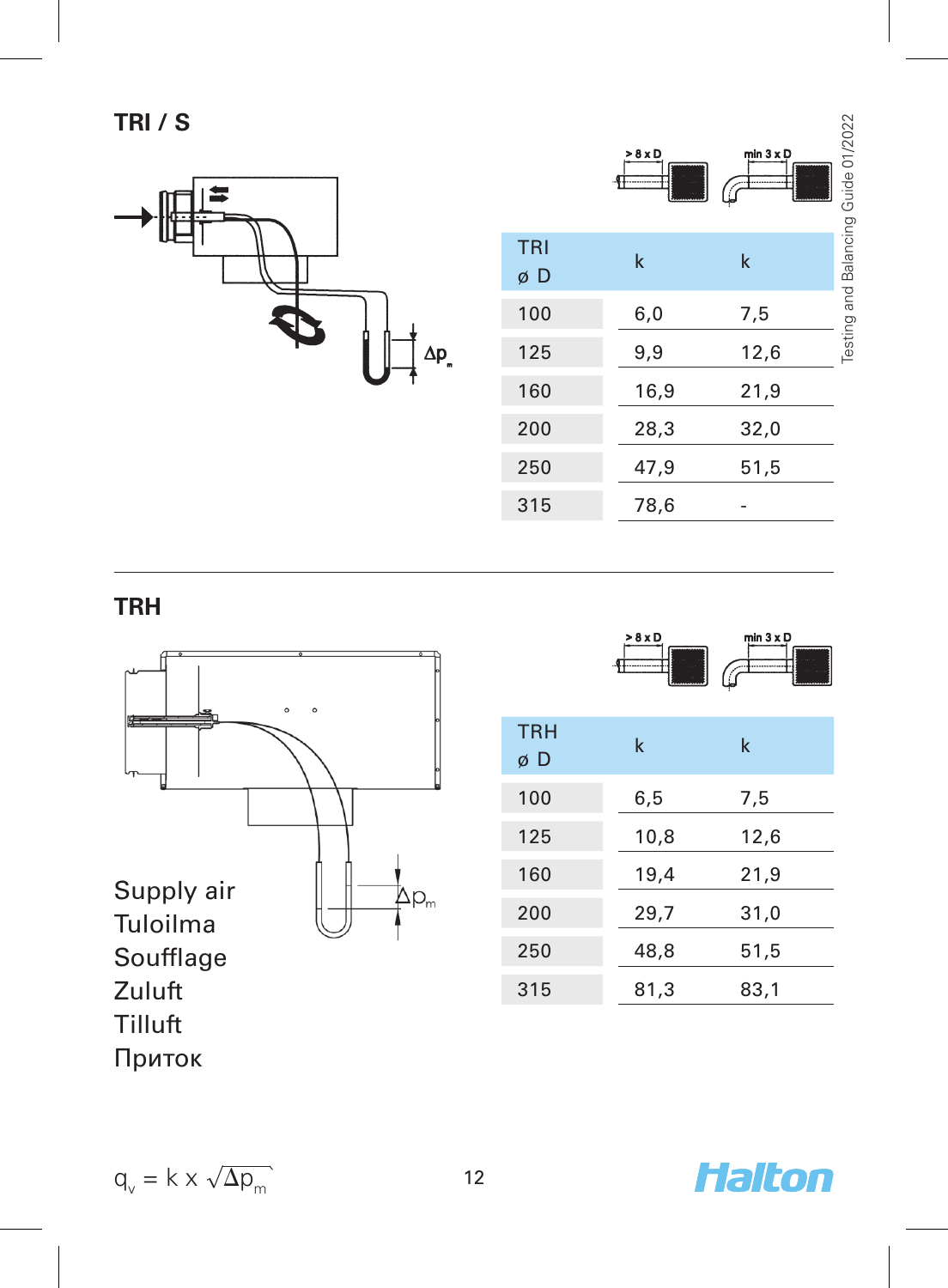**PDA**



|                  | >6xD | min $3 \times D$ | Testing and Balancing Guide 01/2022 |
|------------------|------|------------------|-------------------------------------|
| <b>PDA</b><br>øD | k    | k                |                                     |
| 200              | 28,0 | 32,0             |                                     |
| 250              | 49,0 | 51,0             |                                     |
| 315              | 78,0 |                  |                                     |

**PDF**



|                  | > 6 x D<br> | min $3 \times D$ |
|------------------|-------------|------------------|
| <b>PDF</b><br>øD | k           | k                |
| 100              | 6,0         | 7,0              |
| 125              | 10,0        | 12,0             |
| 160              | 19,0        | 22,0             |
| 200              | 28,0        | 32,0             |
| 250              | 49,0        | 51,0             |
| 315              | 78,0        |                  |

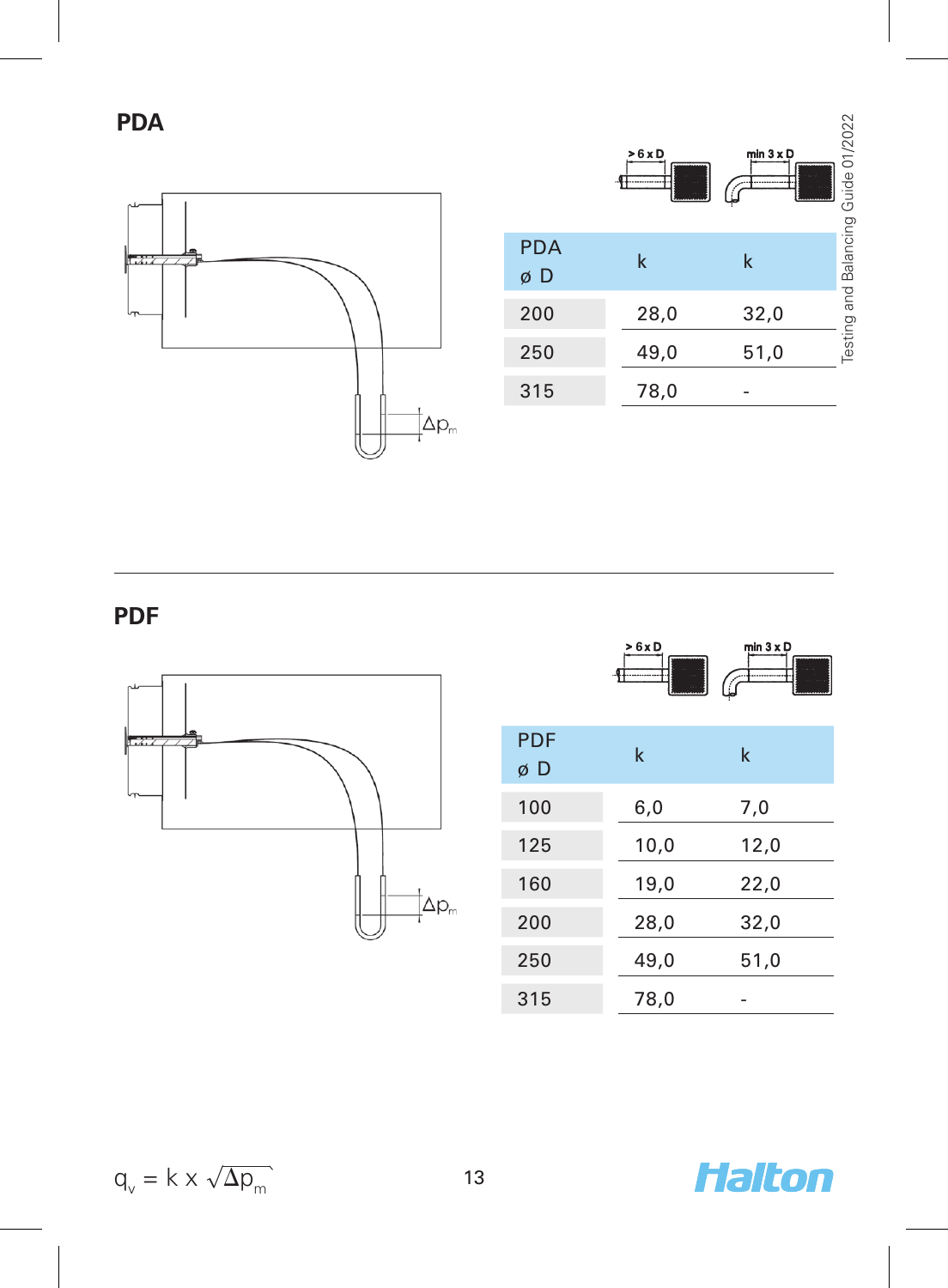**BDR**



|                  | > 8 x D | min $3 \times D$<br>Ó |
|------------------|---------|-----------------------|
| <b>BDR</b><br>øD | k       | k<br>i                |
| 125              | 9,9     | 12,6                  |
| 160              | 16,9    | 21,9<br>ł             |
| 200              | 28,3    | 31,0                  |
| 250              | 47,9    | 51,5                  |
| 315              | 78,6    |                       |

**PRL**





| $\sigma$ 200     | k    | k           |
|------------------|------|-------------|
| 500 x 100        | 34,6 | 33,9        |
| $300 \times 150$ | 20,1 | 33,9        |
|                  |      |             |
| $\sigma$ 250     | k    | $\mathsf k$ |
| 400 x 150        | 30,0 | 55,5        |
| 500 x 150        | 34,6 | 50,1        |
|                  |      |             |
| ø 315            | k    | $\mathsf k$ |
| 800 x 150        | 34.6 | 83,3        |
| 400 x 200        | 55,9 | 55,5        |
| $500 \times 200$ | 27,4 | 83,3        |
| 800 x 200        | 50,0 | 83,3        |

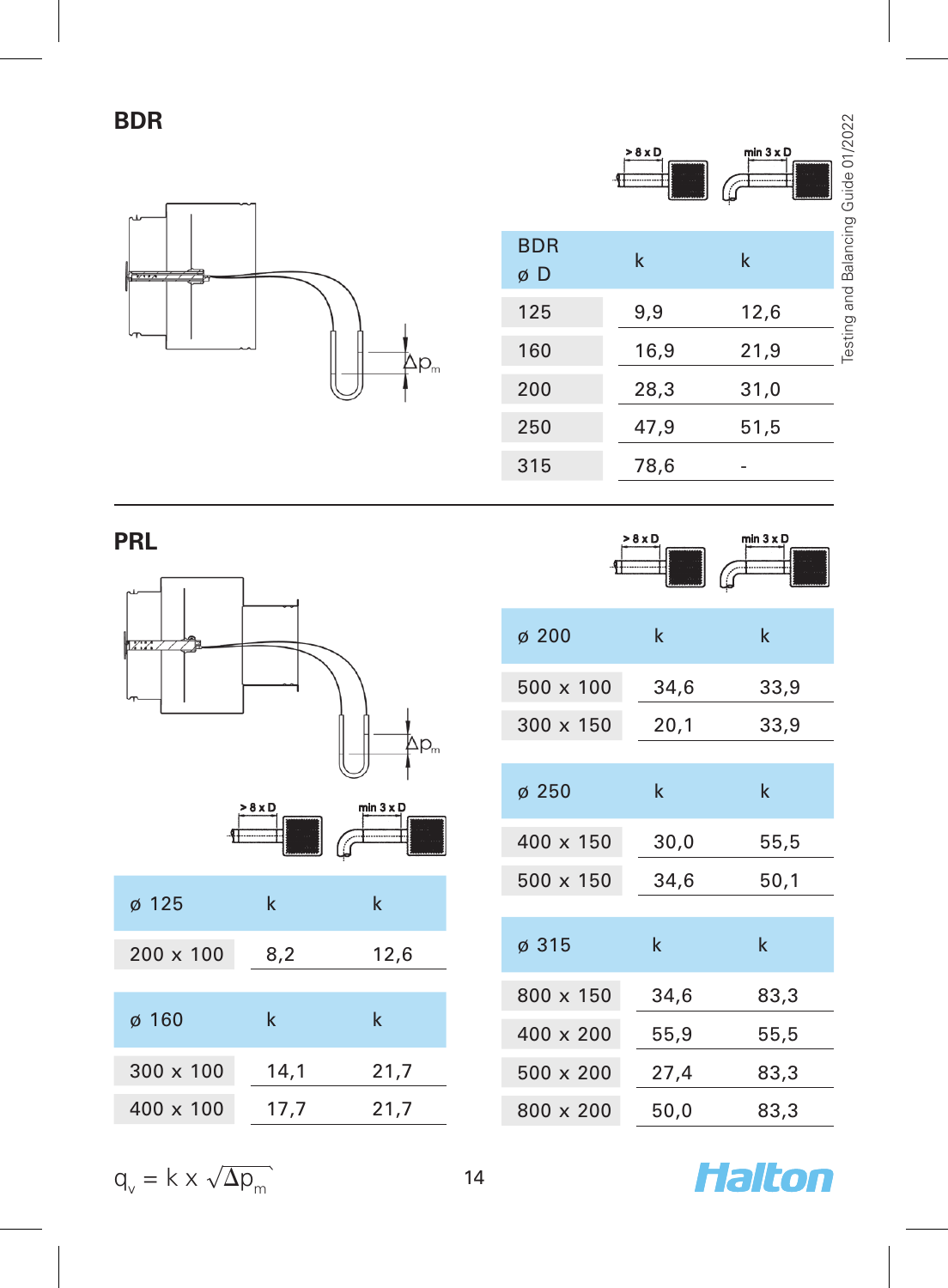

| ø 100 | $360^\circ$ |      |  |
|-------|-------------|------|--|
| A     |             | k    |  |
| 3     |             | 1,40 |  |
| 6     |             | 3,09 |  |
| 9     |             | 4,52 |  |
| 12    |             | 5,61 |  |

| ø 100 | $360^\circ$ |      |  |
|-------|-------------|------|--|
| A     |             | k    |  |
| 3     |             | 1,41 |  |
| 6     |             | 3,05 |  |
| 9     |             | 4,38 |  |
| 12    |             | 5,31 |  |

| ø 100 | $360^\circ$ |      |  |
|-------|-------------|------|--|
| A     |             | k    |  |
| 3     |             | 1,41 |  |
| 6     |             | 3,06 |  |
| 9     |             | 4,40 |  |
| 12    |             | 5,36 |  |

Supply air Tuloilma Soufflage Zuluft Tilluft Приток

| ø 100 | $180^\circ$ |      |  |
|-------|-------------|------|--|
| A     |             | k    |  |
| 3     |             | 0,82 |  |
| 6     |             | 1,65 |  |
| 9     |             | 2,33 |  |
| 12    |             | 3,00 |  |

| ø 100 | $180^\circ$ |      |  |
|-------|-------------|------|--|
| A     |             | k    |  |
| 3     |             | 0,90 |  |
| 6     |             | 1,64 |  |
| 9     |             | 2,31 |  |
| 12    |             | 2,90 |  |

| ø 100 | $180^\circ$ |      |  |
|-------|-------------|------|--|
| A     |             | k    |  |
| 3     |             | 0,90 |  |
| 6     |             | 1,63 |  |
| 9     |             | 2,31 |  |
| 12    |             | 2,95 |  |



ï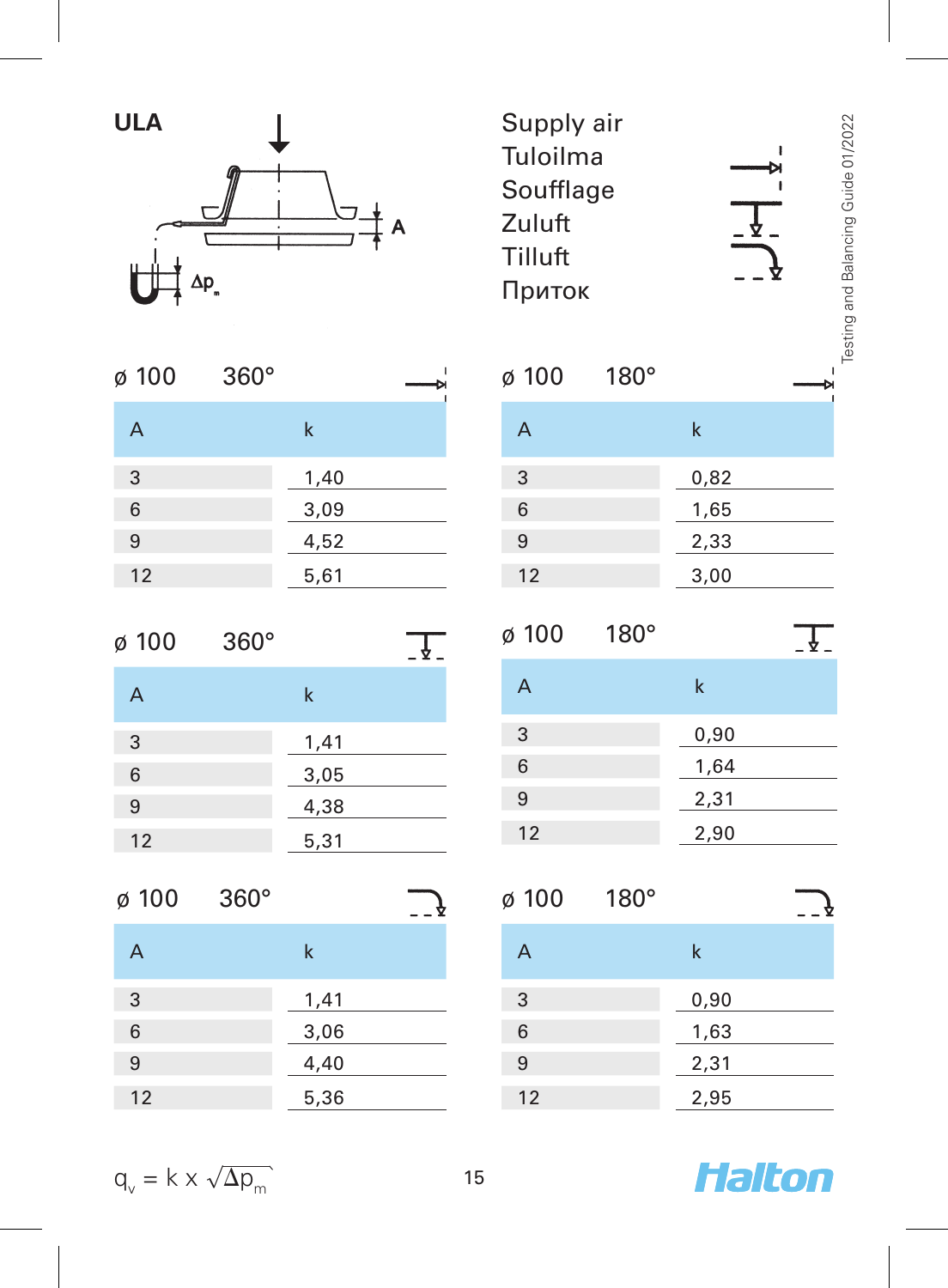

| ø 125 | $360^\circ$ |      |  |
|-------|-------------|------|--|
| A     |             | k    |  |
| 3     |             | 1,61 |  |
| 6     |             | 3,52 |  |
| 9     |             | 5,39 |  |
| 12    |             | 8,25 |  |

| ø 125 | $360^\circ$ |      |  |
|-------|-------------|------|--|
| A     |             | k    |  |
| 3     |             | 1,60 |  |
| 6     |             | 3,51 |  |
| 9     |             | 5,33 |  |
| 12    |             | 8,07 |  |

| ø 125 | $360^\circ$ |      |  |
|-------|-------------|------|--|
| A     |             | k    |  |
| 3     |             | 1,60 |  |
| 6     |             | 3,51 |  |
| 9     |             | 5,33 |  |
| 12    |             | 8,07 |  |

| Supply air |  |
|------------|--|
| Tuloilma   |  |
| Soufflage  |  |
| Zuluft     |  |
| Tilluft    |  |
| Приток     |  |

|   | $\tilde{\zeta}$<br>č |
|---|----------------------|
|   |                      |
|   | Í                    |
|   | ì                    |
| ٠ |                      |

| ø 125 | $180^\circ$ |      |  |
|-------|-------------|------|--|
| А     |             | k    |  |
| 3     |             | 1,04 |  |
| 6     |             | 1,98 |  |
| 9     |             | 2,82 |  |
| 12    |             | 4,45 |  |

| ø 125 | $180^\circ$ |      |  |
|-------|-------------|------|--|
| A     |             | k    |  |
| 3     |             | 1,03 |  |
| 6     |             | 1,95 |  |
| 9     |             | 2,84 |  |
| 12    |             | 4,46 |  |

| ø 125 | $180^\circ$ |      |  |
|-------|-------------|------|--|
| A     |             | k    |  |
| 3     |             | 1,03 |  |
| 6     |             | 1,95 |  |
| 9     |             | 2,84 |  |
| 12    |             | 4,46 |  |



| $q_v = k \times \sqrt{\Delta p_m}$ |  |
|------------------------------------|--|
|------------------------------------|--|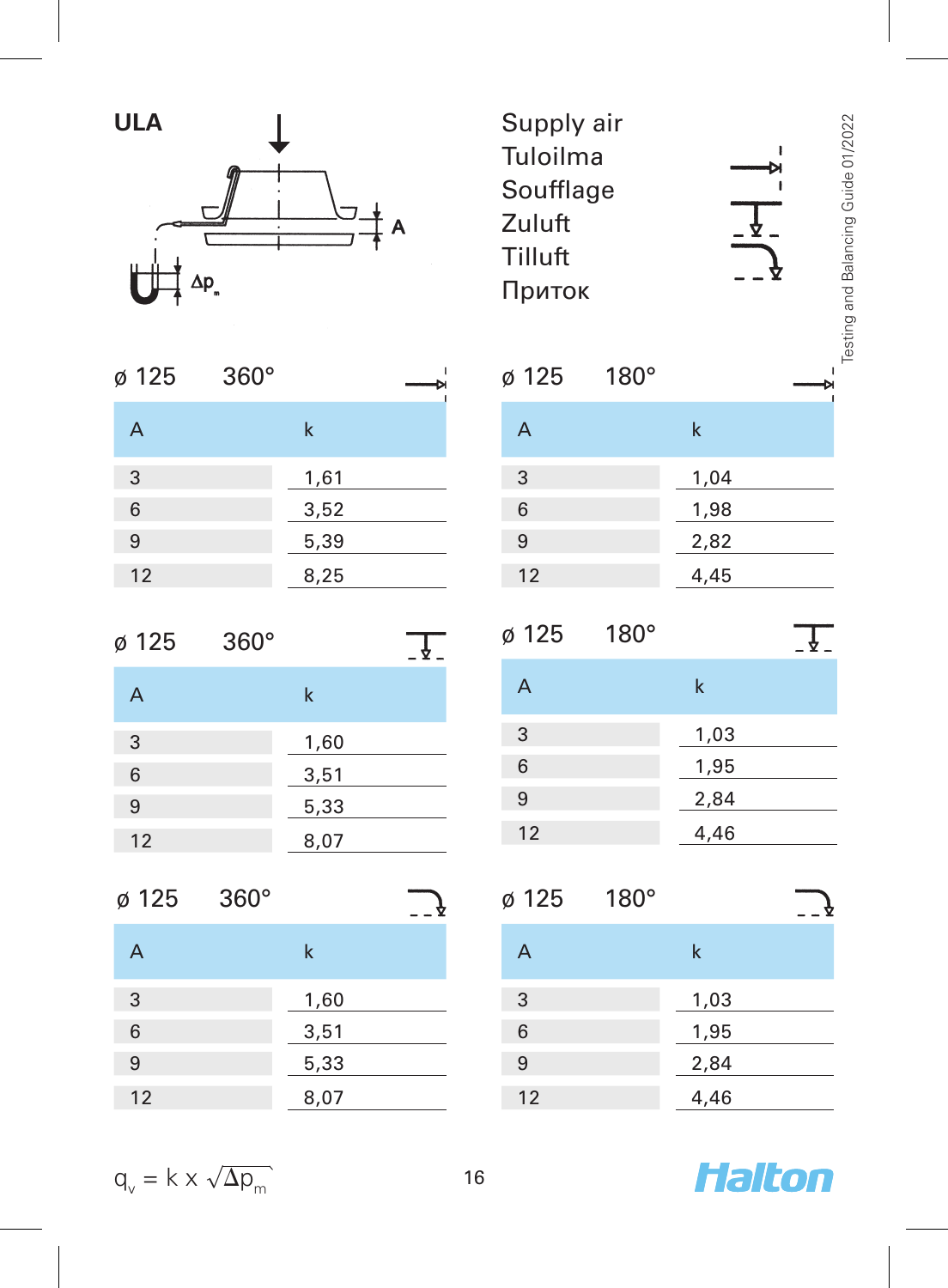

| ø 160 | $360^\circ$ |       |  |
|-------|-------------|-------|--|
| A     |             | k     |  |
| 3     |             | 2,00  |  |
| 6     |             | 4,11  |  |
| 9     |             | 6,61  |  |
| 12    |             | 8,78  |  |
| 18    |             | 12,92 |  |
|       |             |       |  |

| ø 160 | $360^\circ$ |       |  |
|-------|-------------|-------|--|
| A     |             | k     |  |
| 3     |             | 2,01  |  |
| 6     |             | 4,13  |  |
| 9     |             | 6,78  |  |
| 12    |             | 8,86  |  |
| 18    |             | 12,85 |  |

| ø 160 | $360^\circ$ |       |  |
|-------|-------------|-------|--|
| A     |             | k     |  |
| 3     |             | 2,01  |  |
| 6     |             | 4,13  |  |
| 9     |             | 6,78  |  |
| 12    |             | 8,86  |  |
| 18    |             | 12,85 |  |
|       |             |       |  |

Supply air Tuloilma Soufflage Zuluft Tilluft Приток

Testing and Balancing Guide 01/2022

Testing and Balancing Guide 01/2022

ï

| ø 160 | $180^\circ$ |      |  |
|-------|-------------|------|--|
| A     |             | k    |  |
| 3     |             | 1,18 |  |
| 6     |             | 2,41 |  |
| 9     |             | 3,47 |  |
| 12    |             | 4,55 |  |
| 18    |             | 6,65 |  |
|       |             |      |  |

| ø 160 | $180^\circ$ |      |  |
|-------|-------------|------|--|
| A     |             | k    |  |
| 3     |             | 1,23 |  |
| 6     |             | 2,42 |  |
| 9     |             | 3,41 |  |
| 12    |             | 4,39 |  |
| 18    |             | 6,68 |  |

| ø 160 | $180^\circ$ |      |  |
|-------|-------------|------|--|
| A     |             | k    |  |
| 3     |             | 1,23 |  |
| 6     |             | 2,42 |  |
| 9     |             | 3,41 |  |
| 12    |             | 4,39 |  |
| 18    |             | 6,68 |  |
|       |             |      |  |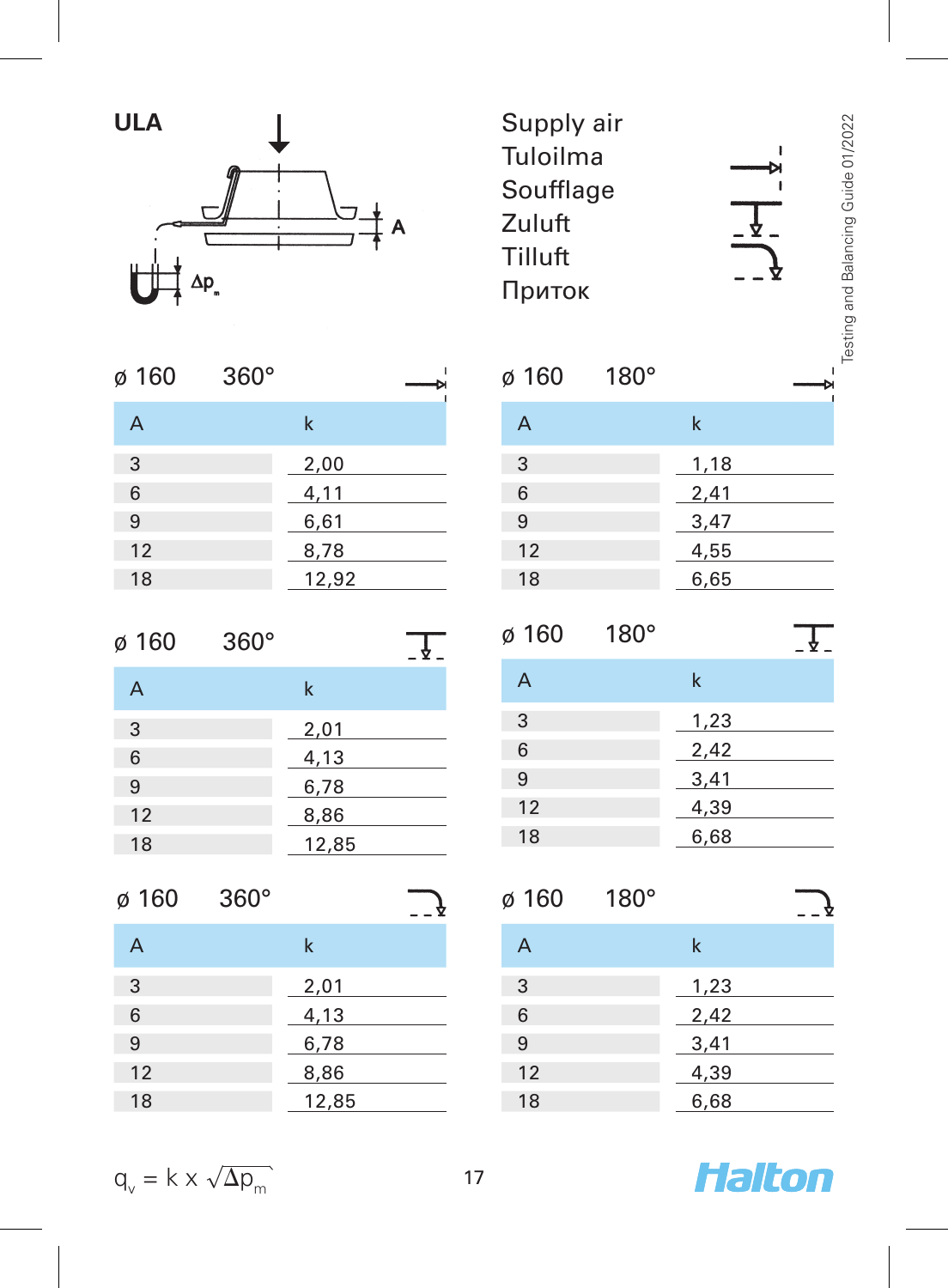

| $\varnothing$ 200 | $360^\circ$ |       |
|-------------------|-------------|-------|
| А                 |             | k     |
| 3                 |             | 2,46  |
| 6                 |             | 5,11  |
| 9                 |             | 8,01  |
| 12                |             | 10,96 |
| 20                |             | 17,90 |
|                   |             |       |

| ø 200 | $360^\circ$ |       |  |
|-------|-------------|-------|--|
| A     |             | k     |  |
| 3     |             | 2,44  |  |
| 6     |             | 5,16  |  |
| 9     |             | 8,00  |  |
| 12    |             | 10,69 |  |
| 20    |             | 17,65 |  |

| ø 200 | $360^\circ$ |       |  |
|-------|-------------|-------|--|
| A     |             | k     |  |
| 3     |             | 2,44  |  |
| 6     |             | 5,16  |  |
| 9     |             | 8,00  |  |
| 12    |             | 10,69 |  |
| 20    |             | 17,65 |  |
|       |             |       |  |

Supply air Tuloilma Soufflage Zuluft Tilluft Приток

| ø 200 | $180^\circ$ |      |  |
|-------|-------------|------|--|
| A     |             | k    |  |
| 3     |             | 1,39 |  |
| 6     |             | 2,96 |  |
| 9     |             | 4,37 |  |
| 12    |             | 5,78 |  |
| 20    |             | 9,30 |  |
|       |             |      |  |

ø 200 180°  $\frac{1}{2}$ A k 3 1,44 6 3,06 9 4,36 12 5,79 20 9,26

| ø 200 | $180^\circ$ |      |  |
|-------|-------------|------|--|
| A     |             | k    |  |
| 3     |             | 1,44 |  |
| 6     |             | 3,06 |  |
| 9     |             | 4,36 |  |
| 12    |             | 5,79 |  |
| 20    |             | 9,26 |  |
|       |             |      |  |

Testing and Balancing Guide 01/2022

Testing and Balancing Guide 01/2022

ï

$$
q_v = k \times \sqrt{\Delta p_m}
$$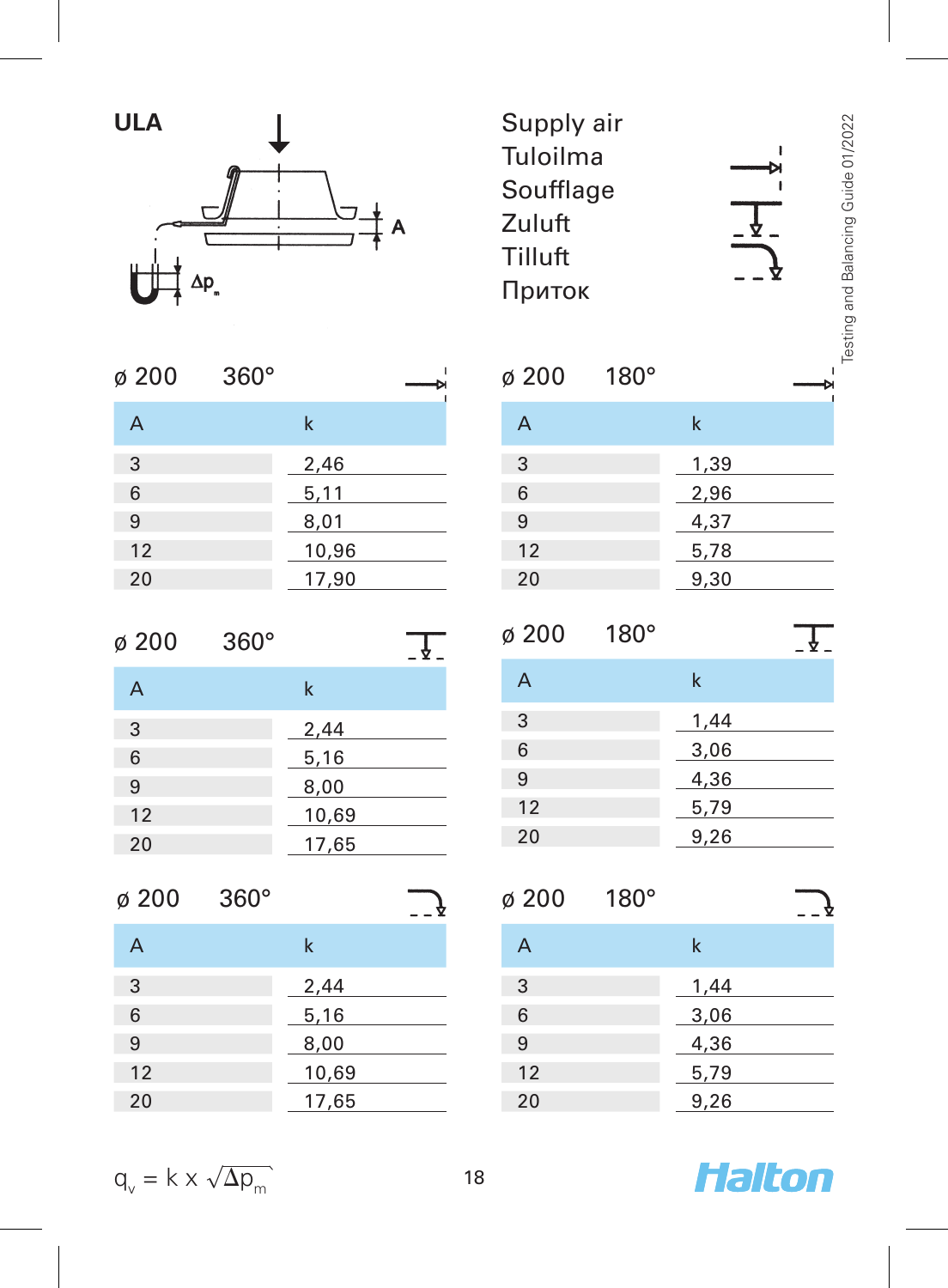

| ø 100 |      | ٠ | ø 125 |
|-------|------|---|-------|
| А     | k    |   | А     |
| 3     | 1,43 |   | 3     |
| 6     | 2,63 |   | 6     |
| 9     | 3,52 |   | 9     |
| 12    | 4,16 |   | 15    |
|       |      |   |       |

| ø 100 |      |
|-------|------|
| A     | k    |
| 3     | 1,44 |
| 6     | 2,64 |
| 9     | 3,52 |
| 12    | 4,14 |

| ø 100 |      | ø 125 |
|-------|------|-------|
| A     | k    | А     |
| 3     | 1,45 | 3     |
| 6     | 2,63 | 6     |
| 9     | 3,53 | 9     |
| 12    | 4,17 | 15    |

| Exhaust air |  |
|-------------|--|
| Poistoilma  |  |
| Extraction  |  |
| Abluft      |  |
| Frånluft    |  |
| Вытяжка     |  |
|             |  |

| ø 125 |      |
|-------|------|
| A     | k    |
| 3     | 1,65 |
| 6     | 2,99 |
| 9     | 3,96 |
| 15    | 5,85 |

| ø 125 |      |
|-------|------|
| А     | k    |
| 3     | 1,65 |
| 6     | 2,99 |
| 9     | 3,97 |
| 15    | 5,85 |

| ø 125 |      |
|-------|------|
| A     | k    |
| 3     | 1,65 |
| 6     | 2,99 |
| 9     | 3,97 |
| 15    | 5,85 |

Halton

$$
q_v = k \times \sqrt{\Delta p_m}
$$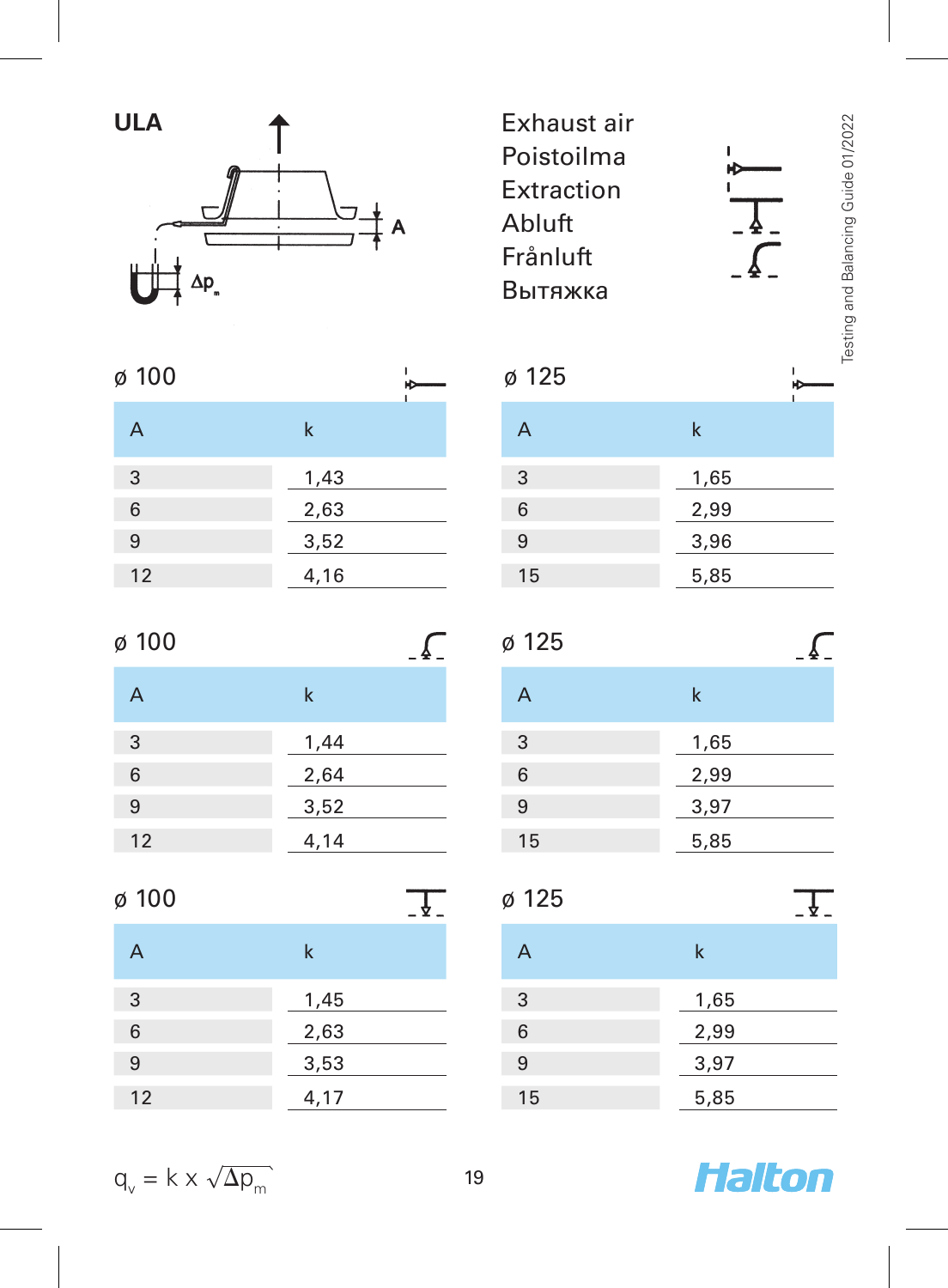

| ø 160 |      | ю<br>ı | ø 200 |
|-------|------|--------|-------|
| А     | k    |        | А     |
| 3     | 1,58 |        | 3     |
| 6     | 3,61 |        | 6     |
| 9     | 5,19 |        | 9     |
| 15    | 7,56 |        | 15    |
|       |      |        |       |

| ø 160 |             |
|-------|-------------|
| A     | $\mathsf k$ |
| 3     | 1,54        |
| 6     | 3,60        |
| 9     | 5,19        |
| 15    | 7,58        |

| ø 160 |             | ø 200 |
|-------|-------------|-------|
| A     | $\mathbf k$ | А     |
| 3     | 1,54        | 3     |
| 6     | 3,60        | 6     |
| 9     | 5,19        | 9     |
| 15    | 7,58        | 15    |

| Exhaust air |   |  |
|-------------|---|--|
| Poistoilma  |   |  |
| Extraction  |   |  |
| Abluft      |   |  |
| Frånluft    |   |  |
| Вытяжка     |   |  |
|             |   |  |
| ø 200       |   |  |
|             | k |  |

| $\overline{\phantom{a}}$ | N     |
|--------------------------|-------|
| 3                        | 2,53  |
| 6                        | 4,72  |
| 9                        | 6,48  |
| 15                       | 10,11 |

| $\varnothing$ 200 |       |
|-------------------|-------|
| A                 | k     |
| 3                 | 2,28  |
| 6                 | 4,80  |
| 9                 | 6,55  |
| 15                | 10,13 |

| ø 200 |       |
|-------|-------|
| A     | k     |
| 3     | 2,40  |
| 6     | 4,75  |
| 9     | 6,60  |
| 15    | 10,13 |

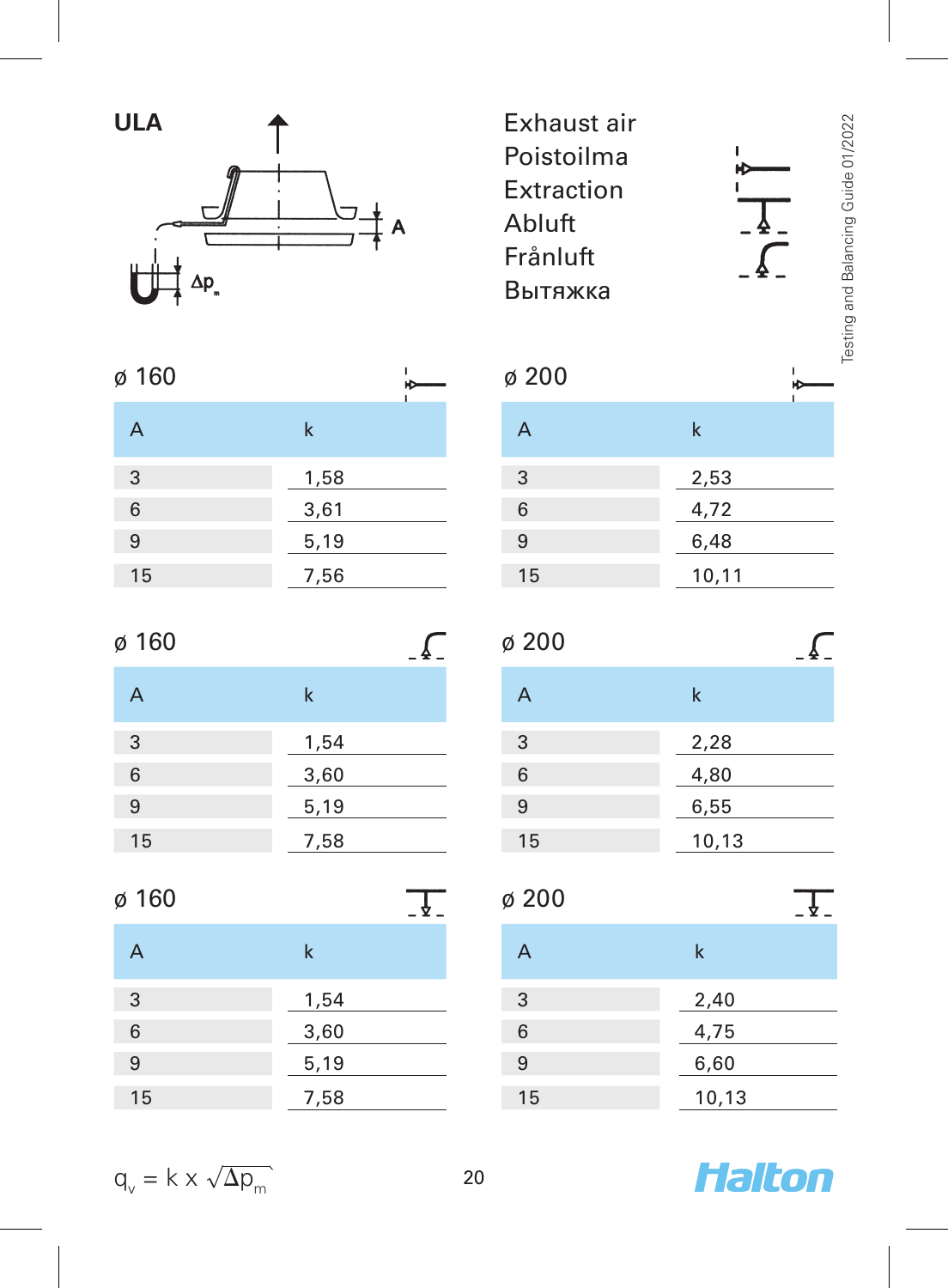# **URH, FDV**



| Exhaust air |  |
|-------------|--|
| Poistoilma  |  |
| Extraction  |  |
| Abluft      |  |
| Frånluft    |  |
| Вытяжка     |  |

#### ø 100

| ຸບ ເບບ         |      |
|----------------|------|
| $\overline{A}$ | k    |
| $-15$          | 0,43 |
| $-12$          | 0,63 |
| $-9$           | 0,83 |
| $-6$           | 1,02 |
| $-3$           | 1,22 |
| $\mathbf 0$    | 1,42 |
| 3              | 1,65 |
| 6              | 1,88 |
| 9              | 2,11 |
| 12             | 2,33 |

# ø 125

| $\overline{A}$ | k    |
|----------------|------|
| $-15$          | 0,65 |
| $-12$          | 0,92 |
| $-9$           | 1,22 |
| $-6$           | 1,53 |
| $-3$           | 1,84 |
| $\Omega$       | 2,17 |
| 3              | 2,52 |
| 6              | 2,83 |
| 9              | 3,14 |
| 12             | 3,46 |
| 15             | 3,77 |
|                |      |



Testing and Balancing Guide 01/2022 

 $\overline{a}$ 

 $\overline{A}$ .  $=$   $\Delta p$  $\sqrt{2}$ 

þ

 $\Delta p_m = \Delta p$ 

$$
\frac{1}{2} \Delta p_m =
$$

 $\Delta p_m = \Delta p$ ۱Þ.

$$
\Delta p_m = 0.98 \Delta p
$$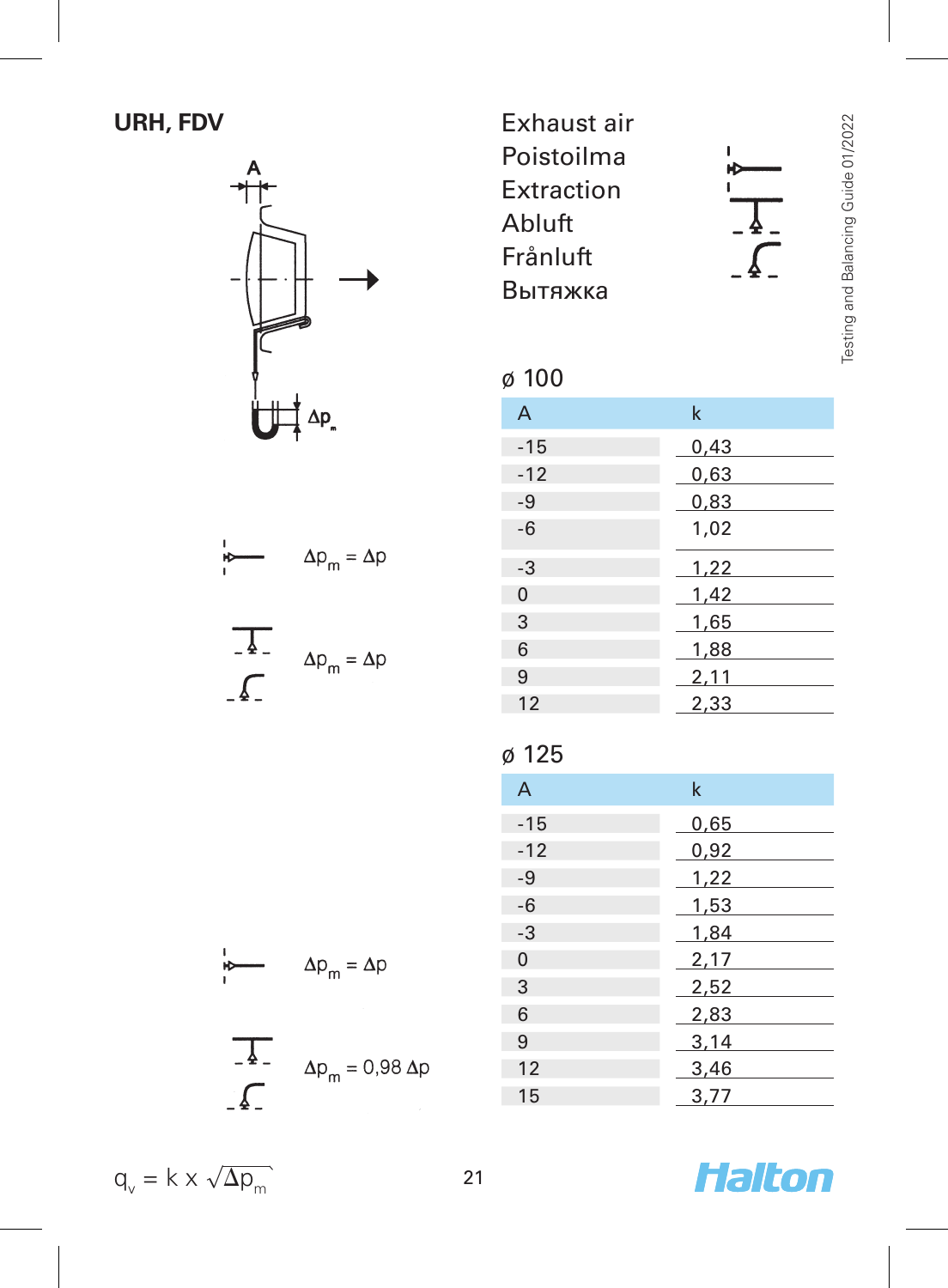# **URH, FDV**



$$
\Delta p_m = \Delta p
$$
\n
$$
\Delta p_m = 1.04 \Delta p
$$

Exhaust air Poistoilma Extraction Abluft Frånluft Вытяжка

### $\alpha$  160

| ט טע           |      |
|----------------|------|
| A              | k    |
| $-12$          | 1,16 |
| $-9$           | 1,51 |
| $-6$           | 1,90 |
| $-3$           | 2,31 |
| $\overline{0}$ | 2,75 |
| 3              | 3,25 |
| 6              | 3,73 |
| 9              | 4,22 |
| 12             | 4,67 |
| 15             | 5,12 |
| 18             | 5,58 |

# ø 200

| A  | k    |
|----|------|
| 3  | 1,78 |
| 6  | 2,46 |
| 9  | 3,24 |
| 12 | 3,97 |
| 15 | 4,69 |
| 20 | 5,88 |
| 25 | 6,95 |

$$
\Delta p_m = \Delta p
$$
\n
$$
\Delta p_m = 1.04 \Delta p
$$
\n
$$
\Delta p_m = 1.04 \Delta p
$$

$$
q_v = k \times \sqrt{\Delta p_m}
$$

 $\mathbf{I}$ .<br>Ю ï

 $\sqrt{2}$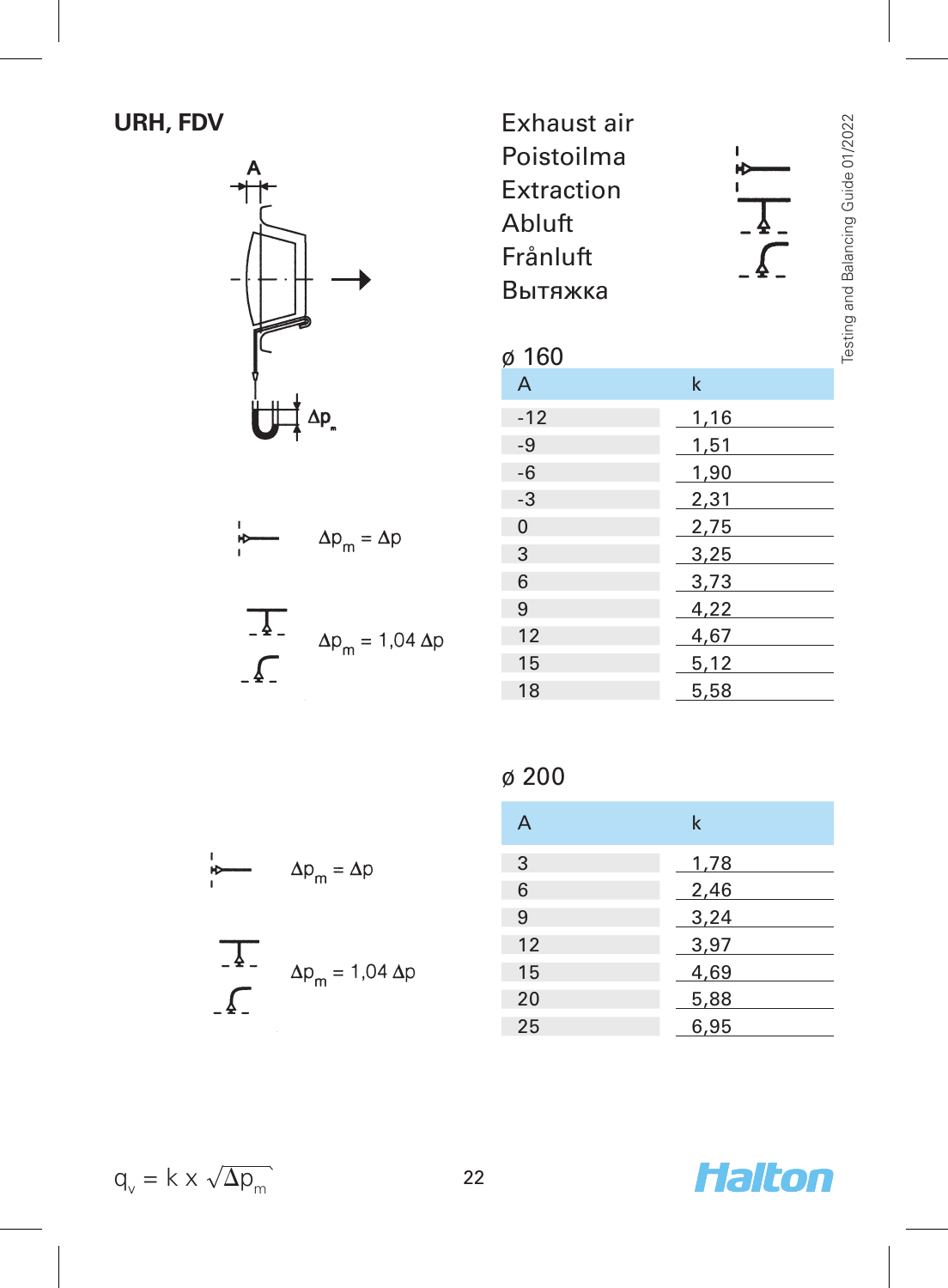



| BOS<br>$\Delta \mathsf{p}_{\scriptscriptstyle \sf m}$ | BOS-100/125<br>kuristinlevy<br>trimming plate<br>justeringsplatta<br>plaque de fixation<br>einstellplatte<br>регулировочная пластина | $\mathsf k$ | Guide 01/2022<br>Testing and Balancing |
|-------------------------------------------------------|--------------------------------------------------------------------------------------------------------------------------------------|-------------|----------------------------------------|
|                                                       | 10                                                                                                                                   | 1,60        |                                        |
|                                                       | 9                                                                                                                                    | 1,80        |                                        |
|                                                       | 8                                                                                                                                    | 2,11        |                                        |
| 10<br>9<br>8                                          | $\overline{7}$                                                                                                                       | 2,39        |                                        |
| 7.<br>6                                               | 6                                                                                                                                    | 2,66        |                                        |
| 5.<br>4<br>3                                          | 5                                                                                                                                    | 2,91        |                                        |
|                                                       | $\overline{4}$                                                                                                                       | 3,22        |                                        |
|                                                       | 3                                                                                                                                    | 3,45        |                                        |
| q.,<br>X                                              | Auki/open/öppet/ouvert/geöffnet/открыто                                                                                              | 4,08        |                                        |

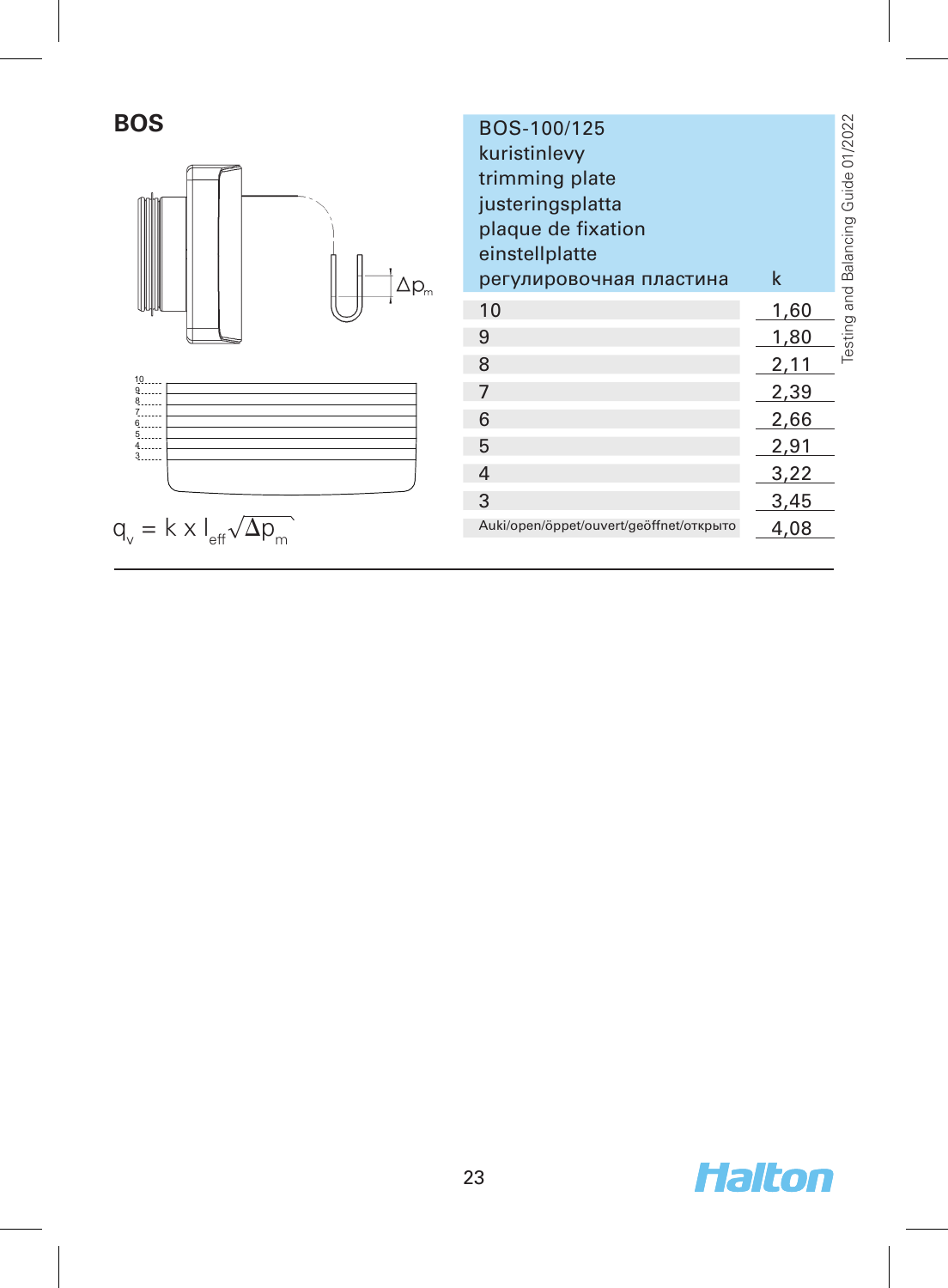#### **Halton Rex Exposed**



a = HAQ позиция

| <b>REE</b> | k/m  | Testing and Balancing Guide 01/2022 |
|------------|------|-------------------------------------|
| A          | 0,71 |                                     |
| B          | 0,99 |                                     |
| C          | 1,36 |                                     |
| D          | 2,09 |                                     |
| E          | 3,33 |                                     |
|            |      |                                     |

#### **REE & HAQ**

 $a = HAO$  asento a = HAQ position

| $q_{v2} = a \times 0.17 \times \sqrt{\Delta p_m}$ |                    |    |
|---------------------------------------------------|--------------------|----|
| a = HAQ position                                  | $a = HAO$ position | HA |

HAQ airflow rate HAQ ilman tilavuusvirta HAQ расход воздуха HAQ débit d'air

HAQ luftflödet

| $\circ$                     | 00000 |  |
|-----------------------------|-------|--|
| $\mathbf{Tdp}_{\mathrm{m}}$ |       |  |

R6B k / m A 0,71 B 0,99 C 1,36 D 2,09 E 3,33

 $q_v = k \times l_{\text{eff}} \sqrt{\Delta p_m}$ 



#### **Halton Rex 600 Basic**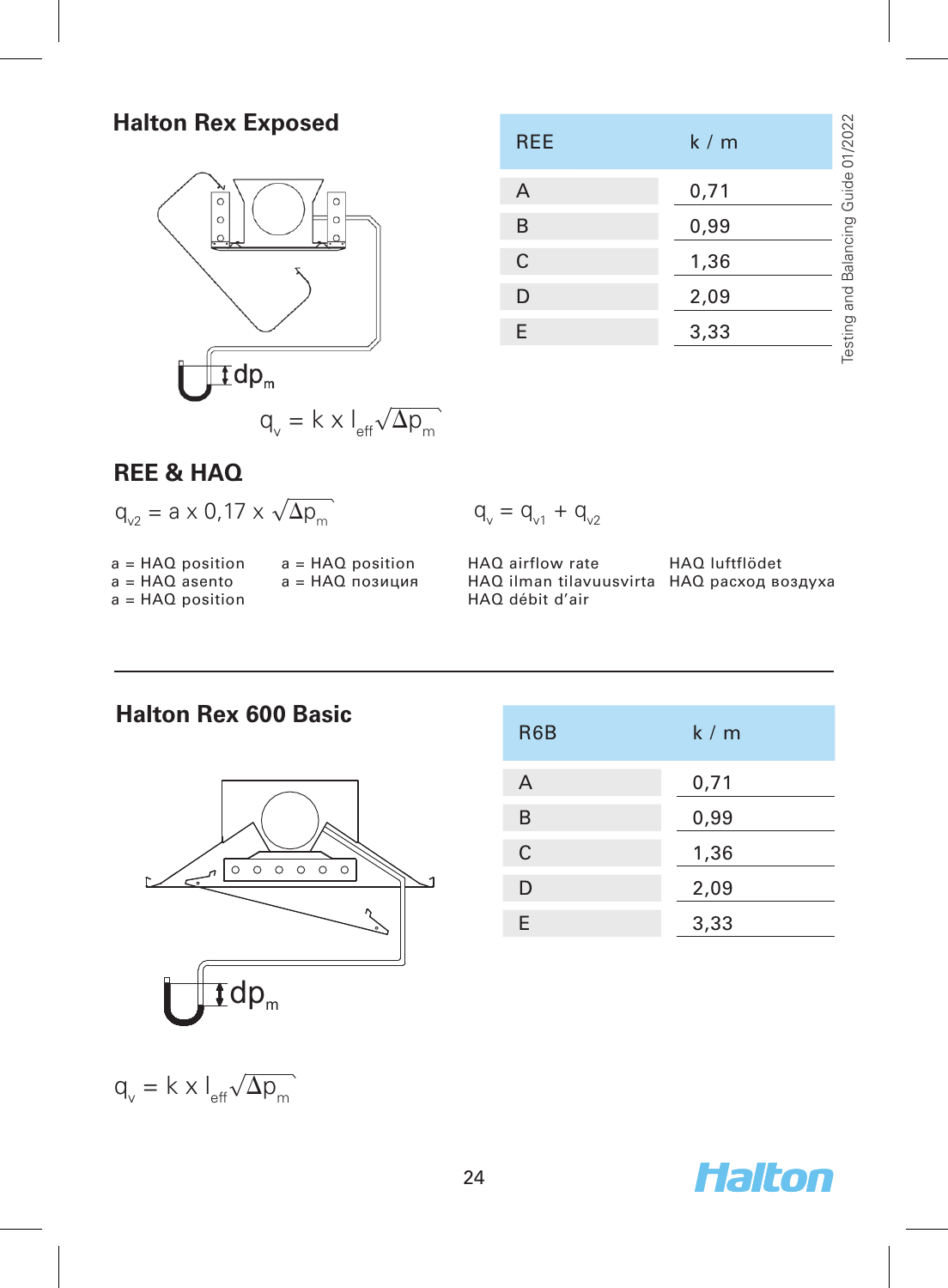#### **Halton Rex 600**



| RE <sub>6</sub> | k/m  | Guide 01/2022 |
|-----------------|------|---------------|
| Α               | 0,71 |               |
| B               | 0,99 |               |
| C               | 1,36 | Balancing     |
| D               | 2,09 |               |
| E               | 3,33 | Testing and   |
|                 |      |               |

$$
q_{v1} = k \times l_{eff} \sqrt{\Delta p_m}
$$

a = HAQ position a = HAQ позиция

#### **RE6 & HAQ**

a = HAQ position  $a = HAO$  asento a = HAQ position

$$
q_{v2} = a \times k \times \sqrt{\Delta p_m}
$$

$$
\boldsymbol{q}_{_{\boldsymbol{v}}}=\boldsymbol{q}_{_{\boldsymbol{v}1}}+\boldsymbol{q}_{_{\boldsymbol{v}2}}
$$

HAQ airflow rate HAQ ilman tilavuusvirta HAQ расход воздуха HAQ débit d'air HAQ luftflödet



$$
q_v = k \times \sqrt{\Delta p_m}
$$

| CHB                                                      | <b>CHB</b> | $k$ [ $I/s$ ] |
|----------------------------------------------------------|------------|---------------|
| 88                                                       | CHB/A-1000 | 2,14          |
| ø<br>$\circ$<br>$\alpha$<br>$\ddot{\phantom{a}}$<br>∣⊙⊙∣ | CHB/A-1200 | 2,83          |
|                                                          | CHB/A-1400 | 3,59          |
| $\Delta p_{m}$                                           | CHB/B-1000 | 2,93          |
|                                                          | CHB/B-1200 | 3,90          |
| $q_v = k \times \sqrt{\Delta p_m}$                       | CHB/B-1400 | 4,97          |
|                                                          | CHB/C-1000 | 4,00          |
|                                                          | CHB/C-1200 | 5,39          |
|                                                          | CHB/C-1400 | 6,94          |
|                                                          |            |               |

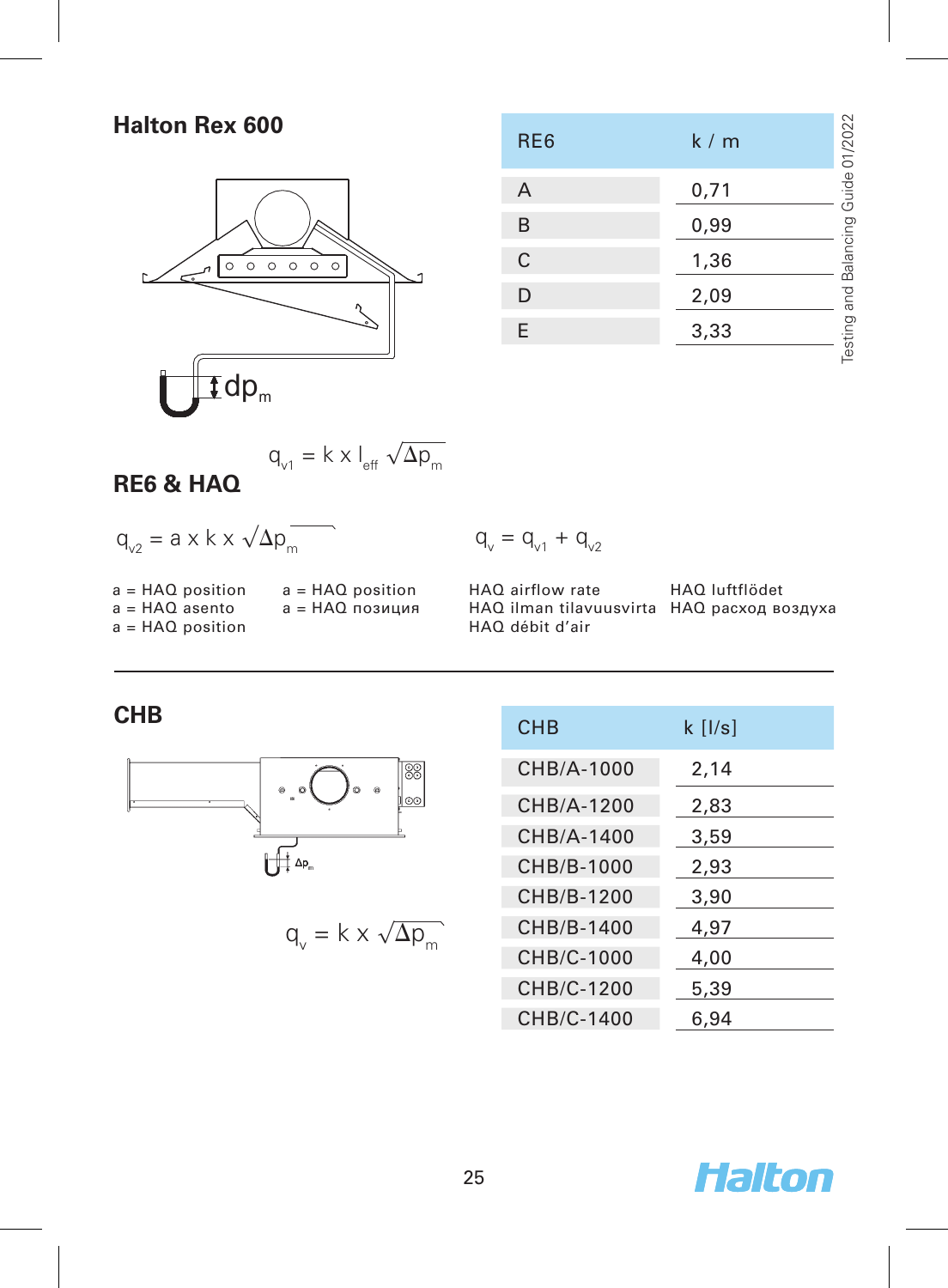

| CBD                  | <b>CBD</b> | 01/2022<br>k/m                  |
|----------------------|------------|---------------------------------|
|                      | CBD/A      | e<br>C<br>0,71                  |
| $\bullet$<br>$\circ$ | CBD/B      | ē<br>0,99<br>с                  |
| Δp                   | CBD/C      | 1,33                            |
|                      | CBD/D      | $\frac{1}{\alpha}$<br>2,00<br>ξ |
|                      |            | π                               |

 $q_v = k \times l_{\text{eff}} \sqrt{\Delta p_m}$ 



| <b>CBH</b> | k/m  |
|------------|------|
| CBH/F,K    | 0,73 |
| CBH/G,M    | 1.04 |

 $q_v = k \times l_{\text{eff}} \sqrt{\Delta p_m}$ 





| <b>CHH</b> | k    |
|------------|------|
| CHH/A      | 2,11 |
| CHH/B      | 3,03 |
| CHH/C      | 4,15 |

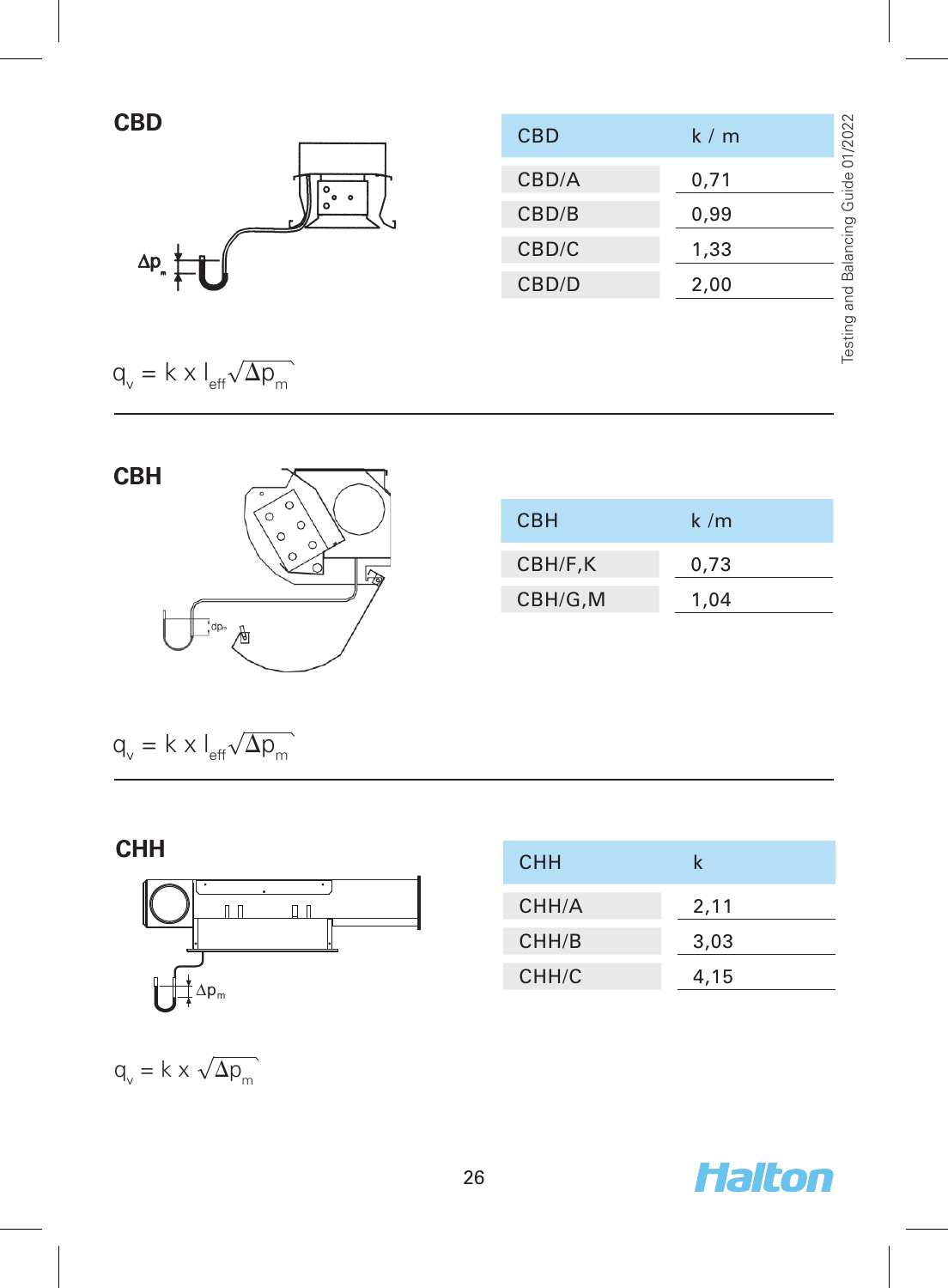# **Halton Rex Expander**



$$
q_v = k \times \sqrt{\Delta p_m}
$$

|  | $a = HAO$ position |
|--|--------------------|
|  | $a = HAO$ asento   |
|  | $a = HAO$ position |

- a = HAQ position
- a = HAQ позиция

 $\sim$  27

#### RXP 600

| <b>RXP 600</b> |       |       |                                     |
|----------------|-------|-------|-------------------------------------|
| RXP/C          | RXP/D | RXP/E | Testing and Balancing Guide 01/2022 |
| 1,1            | 1,6   | 2,5   |                                     |
| 1,7            | 2,1   | 3,1   |                                     |
| 2,2            | 2,7   | 3,6   |                                     |
| 2,7            | 3,2   | 4,1   |                                     |
| 3,2            | 3,7   | 4,6   |                                     |
| 3,7            | 4,1   | 5,1   |                                     |
| 4,1            | 4,6   | 5,5   |                                     |
| 4,5            | 5,0   | 5,9   |                                     |
| 4,9            | 5,4   | 6,3   |                                     |
| 5,3            | 5,7   | 6,7   |                                     |
|                | k     | k     | k                                   |

#### RXP 1200

| a              | RXP/C<br>k | RXP/D<br>k | RXP/E<br>k |
|----------------|------------|------------|------------|
| 0              | 2,1        | 2,9        | 4,7        |
| $\mathbf{1}$   | 2,6        | 3,5        | 5,3        |
| $\overline{2}$ | 3,1        | 4,0        | 5,8        |
| 3              | 3,7        | 4,5        | 6,3        |
| 4              | 4,1        | 5,0        | 6,8        |
| 5              | 4,6        | 5,5        | 7,3        |
| 6              | 5,0        | 5,9        | 7,7        |
| $\overline{7}$ | 5,5        | 6,3        | 8,1        |
| 8              | 5,9        | 6,7        | 8,5        |
| 9              | 6.2        | 7.1        | 8.9        |

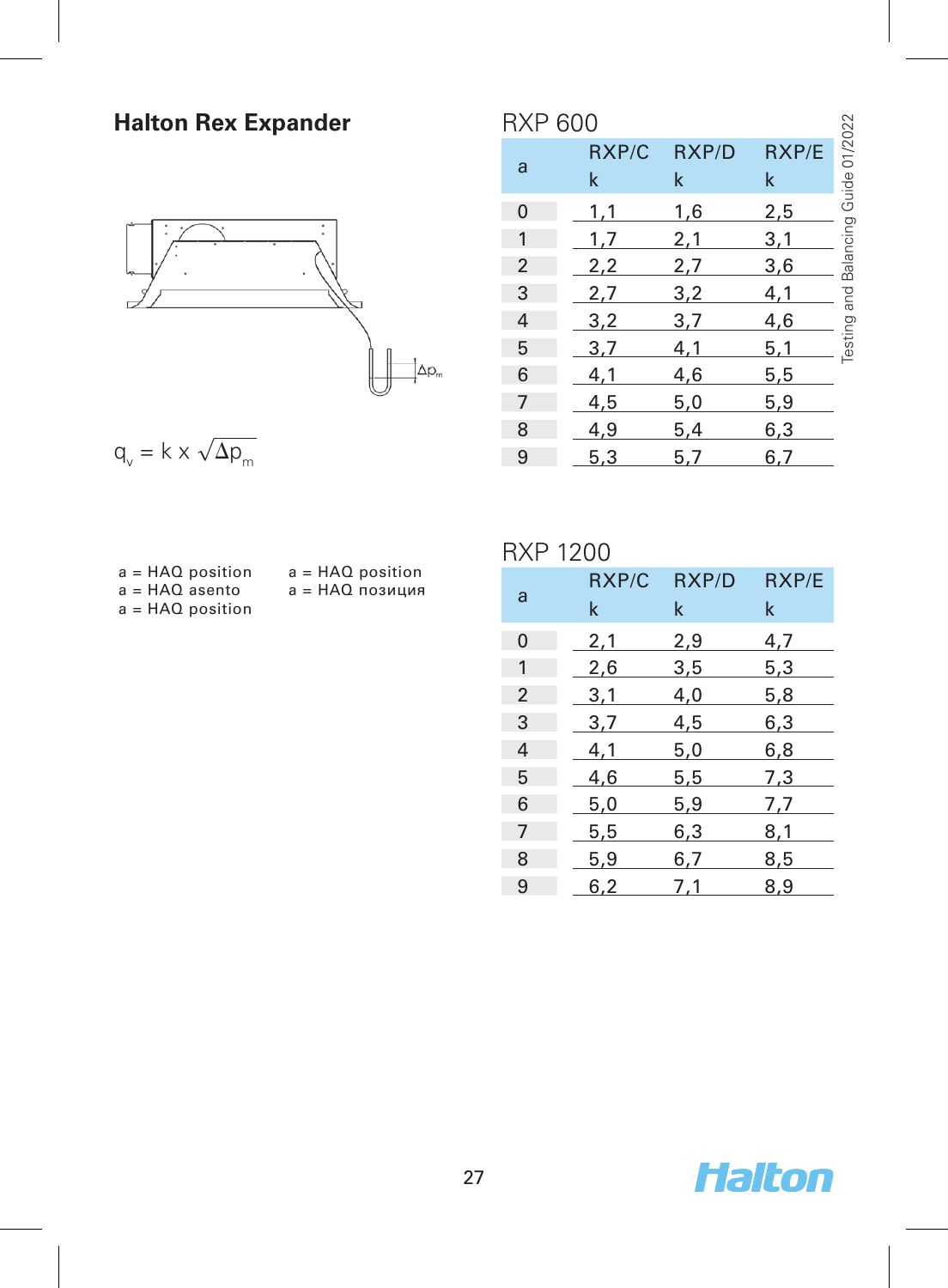

$$
q_{v1} = (k1 + k2 \times N) \times \sqrt{\Delta p_m}
$$

**CSW & HAQ**

$$
q_{v2} = a \times k \times \sqrt{\Delta p_m} \qquad \qquad q_v
$$

a = HAQ position  $a = HAO$  asento

 $a = HAQ$  position

 $q_v = q_{v1} + q_{v2}$ 

HAQ airflow rate HAQ ilman tilavuusvirta HAQ расход воздуха HAQ débit d'air a = HAQ position HAQ airflow rate HAQ luftflödet

| Nozzle                                                  | k     | $CSW + HAO$                                         |
|---------------------------------------------------------|-------|-----------------------------------------------------|
| k <sub>1</sub>                                          | 0.73  | $q_{\varphi}$ = a x k x $\sqrt{\Delta P_{\varphi}}$ |
| k <sub>2</sub>                                          | 0.097 | $a = HAQ$ position                                  |
| $q_{u} = (k1 + k2 \times N) \times \sqrt{\Delta P_{u}}$ |       | $HAO$ $k = 0.08$                                    |
| $k1 = 24$ small nozzles                                 |       | $q_{u} = q_{u} + q_{u2}$                            |
| $k2 = 1$ big nozzles                                    |       |                                                     |
| $N =$ number of open big<br>nozzles                     |       |                                                     |

# **CSW exhaust**



|  | HAQ exhaust |
|--|-------------|
|--|-------------|

| $k \times (a_1 + a_2) \times \sqrt{\Delta p_m}$ |
|-------------------------------------------------|
| HAQ, position                                   |

Exhaust air Poistoilma Extraction Abluft Frånluft Вытяжка

| HAQ, position |
|---------------|
|               |



| $\sim$<br>ΚÏ<br>- 1400 | /2022            |
|------------------------|------------------|
|                        | ਨੰ<br>0.73<br>Φ  |
| k2                     | 7)<br>0.097<br>O |

$$
\overline{2}
$$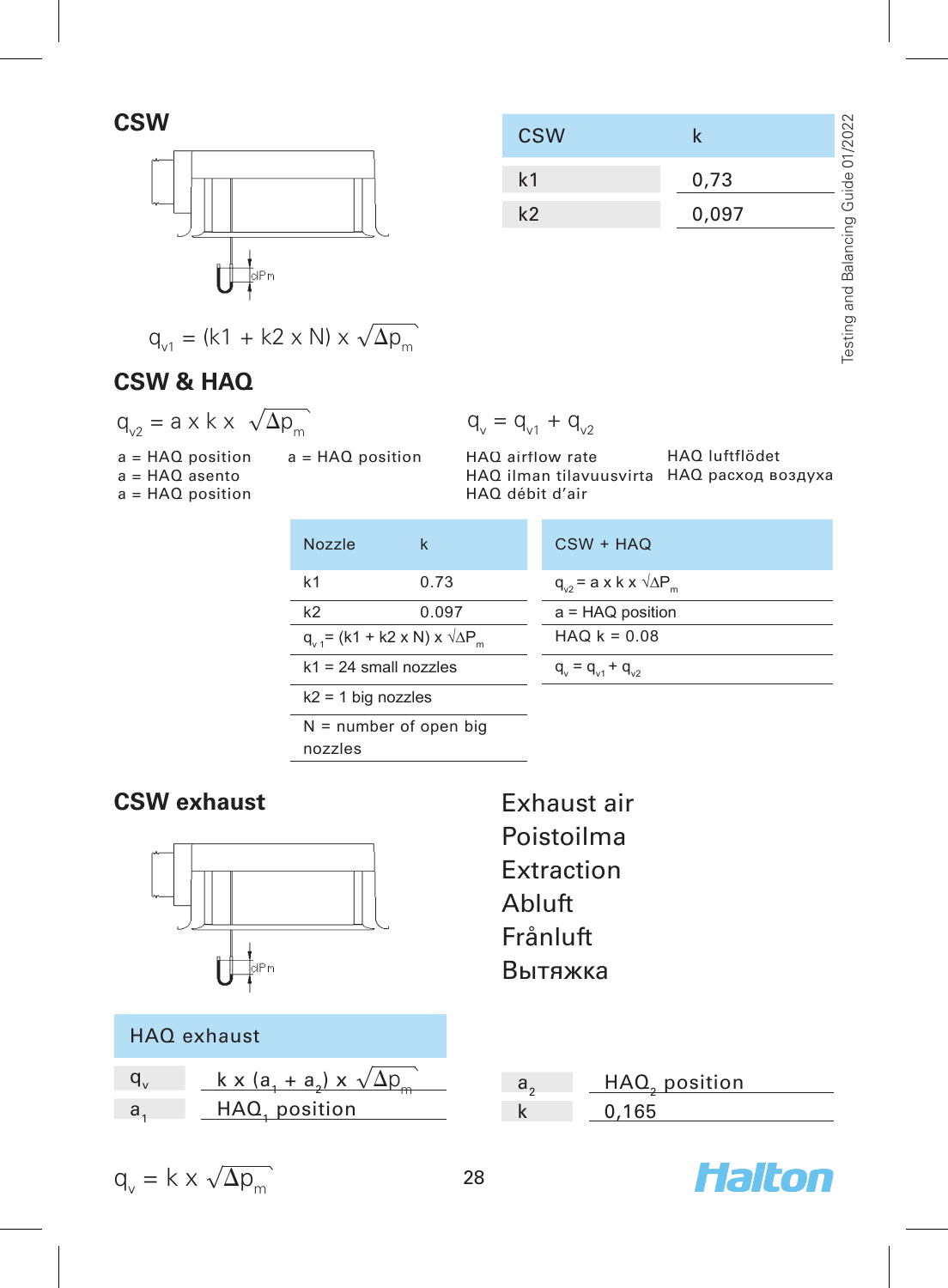# **PRA**



100 ... 315

# ø 100

| A              | $\mathsf k$ |
|----------------|-------------|
| 1              | 1,8         |
| 1,5            | 2,1         |
| 2              | 2,4         |
| 2,5            | 2,7         |
| 3              | 3,1         |
| 3,5            | 3,6         |
| $\overline{4}$ | 4,1         |
| 4,5            | 4,7         |
| 5              | 5,5         |
| 5,5            | 6,4         |
| 6              | 7,8         |

# ø 160

| A              | k    |
|----------------|------|
| 1              | 4,1  |
| 1,5            | 4,7  |
| $\overline{2}$ | 5,5  |
| 2,5            | 6,4  |
| 3              | 7,6  |
| 3,5            | 9,0  |
| $\overline{4}$ | 10,6 |
| 4,5            | 12,6 |
| 5              | 15,0 |
| 5,5            | 18,2 |
| 6              | 22,9 |



| A              | k    |
|----------------|------|
| 1              | 2,5  |
| 1,5            | 2,9  |
| $\overline{2}$ | 3,3  |
| 2,5            | 3,8  |
| 3              | 4,4  |
| 3,5            | 5,0  |
| $\overline{4}$ | 5,9  |
| 4,5            | 6,8  |
| 5              | 7,9  |
| 5,5            | 9,5  |
| 6              | 11,6 |

# ø 200

| $\overline{A}$ | $\mathsf k$ |
|----------------|-------------|
| 1              | 7,1         |
| 1,5            | 8,0         |
| 2              | 8,8         |
| 2,5            | 10,0        |
| 3              | 11,4        |
| 3,5            | 13,1        |
| $\overline{4}$ | 15,1        |
| 4,5            | 17,5        |
| 5              | 20,5        |
| 5,5            | 24,2        |
| 6              | 29,0        |

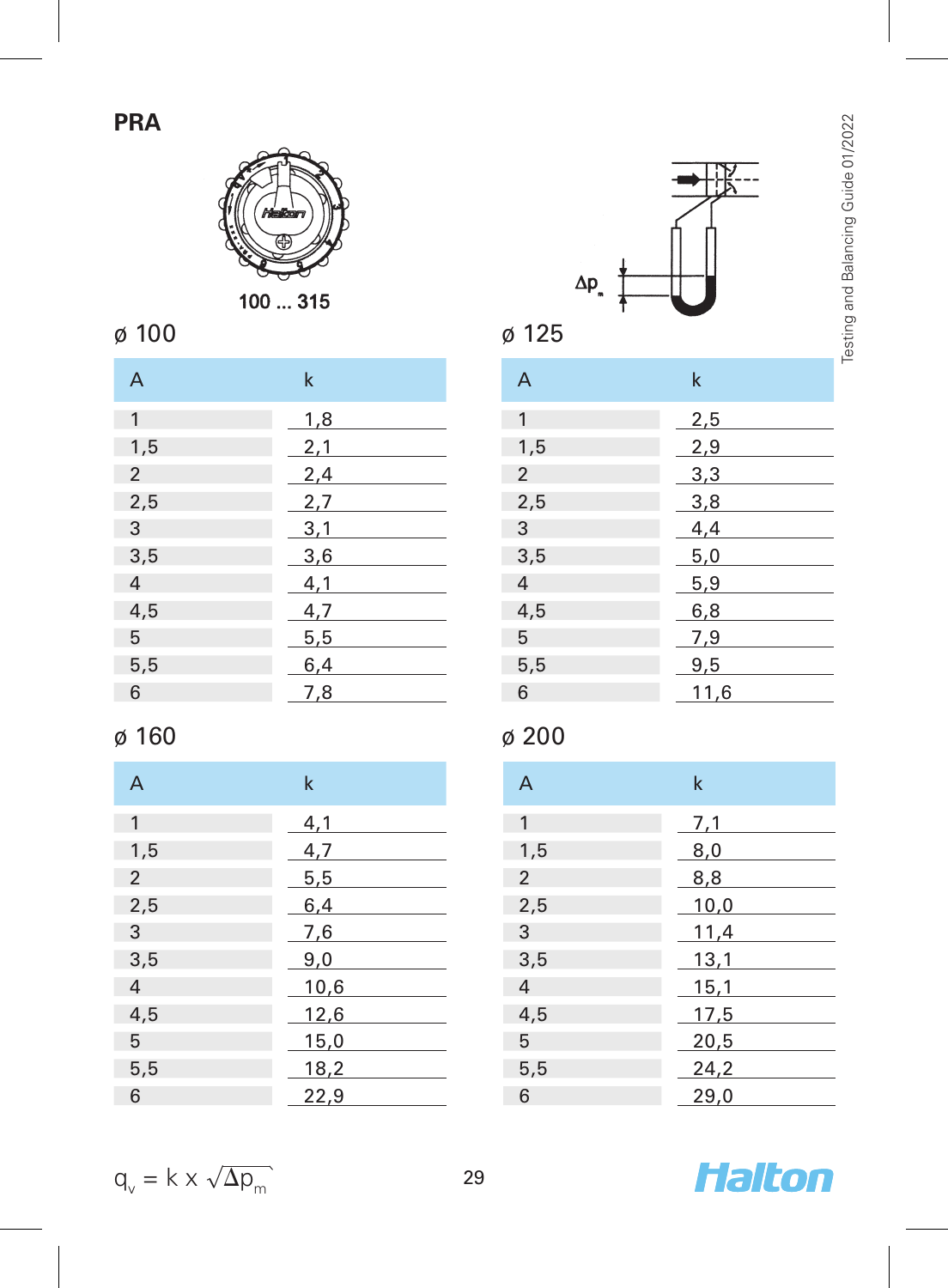# **PRA**



100 ... 315





# ø 250

| A              | $\mathsf k$ |
|----------------|-------------|
| 1              | 10,5        |
| 1,5            | 11,9        |
| 2              | 13,8        |
| 2,5            | 16,1        |
| 3              | 18,9        |
| 3,5            | 22,0        |
| $\overline{4}$ | 25,6        |
| 4,5            | 30,1        |
| 5              | 35,8        |
| 5,5            | 42,9        |
| 6              | 52,8        |

| A              | $\mathsf k$ |
|----------------|-------------|
| 1              | 18,3        |
| 1,5            | 21,8        |
| $\overline{2}$ | 26,0        |
| 2,5            | 30,7        |
| 3              | 36,5        |
| 3,5            | 43,3        |
| $\overline{4}$ | 51,3        |
| 4,5            | 61,5        |
| 5              | 74,3        |
| 5,5            | 92,6        |
| 6              | 120,2       |

### ø 350

|                | k    |
|----------------|------|
|                | 17,6 |
| 2              | 24,3 |
| 3              | 35,2 |
| $\overline{4}$ | 50,0 |
| 5              | 71,6 |
| 6              | 99,0 |

# ø 400

ø 315

| А              | k     |
|----------------|-------|
| 1              | 20,5  |
| $\overline{2}$ | 26,5  |
| 3              | 36,5  |
| 4              | 55,0  |
| 5              | 86,0  |
| ิค             | 137,0 |

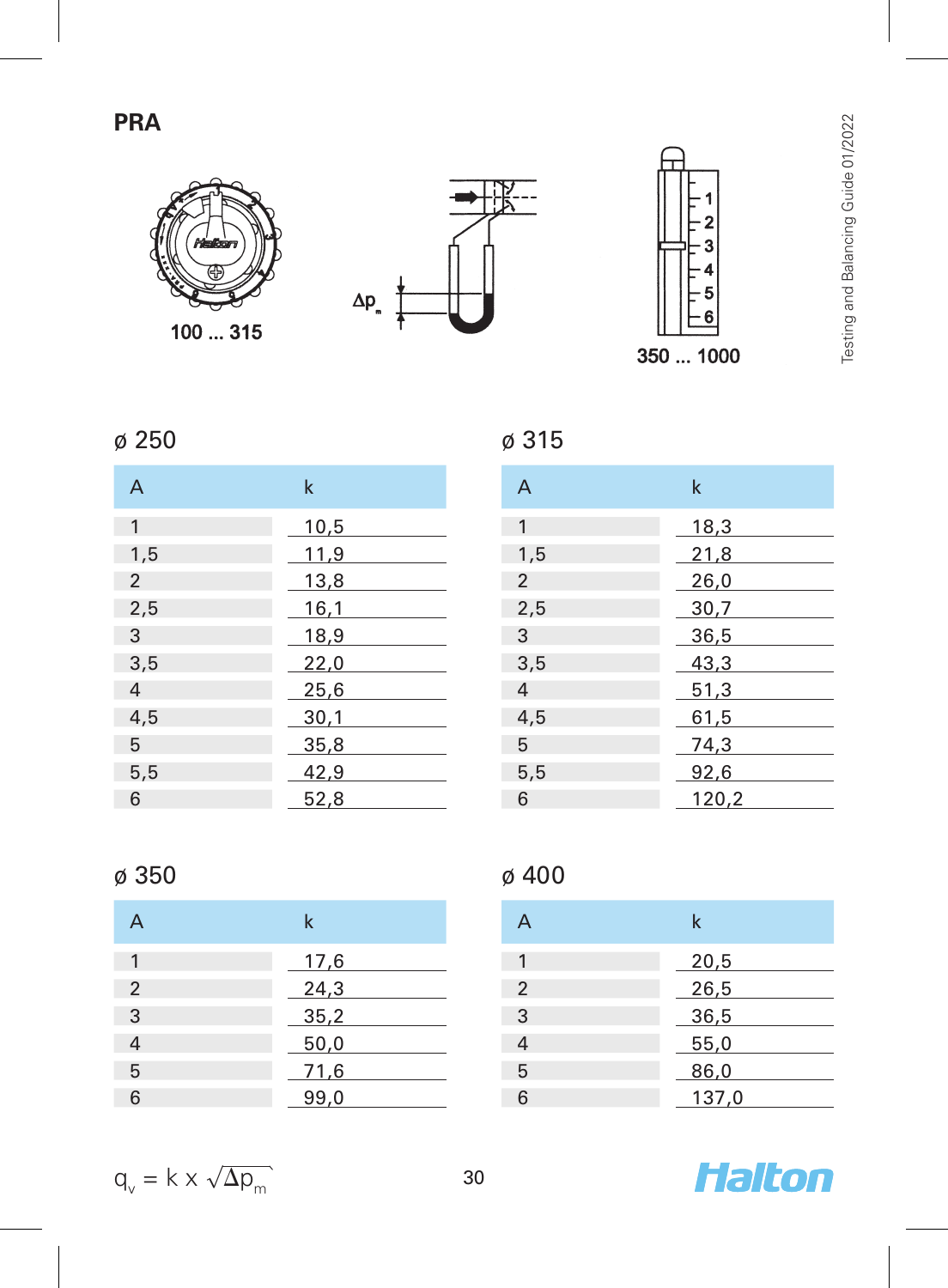



# ø 500

| A | k     |
|---|-------|
| 1 | 27,5  |
| 2 | 39,0  |
| 3 | 59,0  |
| 4 | 86,0  |
| 5 | 123,0 |
| 6 | 175,0 |

# ø 800

| А              | $\mathsf k$ |
|----------------|-------------|
| 1              | 98,0        |
| $\overline{2}$ | 137,0       |
| 3              | 198,0       |
| 4              | 280,0       |
| 5              | 393,0       |
| 6              | 570,0       |

# ø 630

| A | k     |
|---|-------|
| 1 | 65,0  |
| 2 | 90,0  |
| 3 | 115,0 |
| 4 | 154,0 |
| 5 | 202,0 |
| 6 | 295,0 |

# ø 1000

| A | k     |
|---|-------|
| 1 | 144,0 |
| 2 | 220,0 |
| 3 | 310,0 |
| 4 | 440,0 |
| 5 | 620,0 |
| 6 | 890,0 |



$$
q_v = k \times \sqrt{\Delta p_m}
$$
 31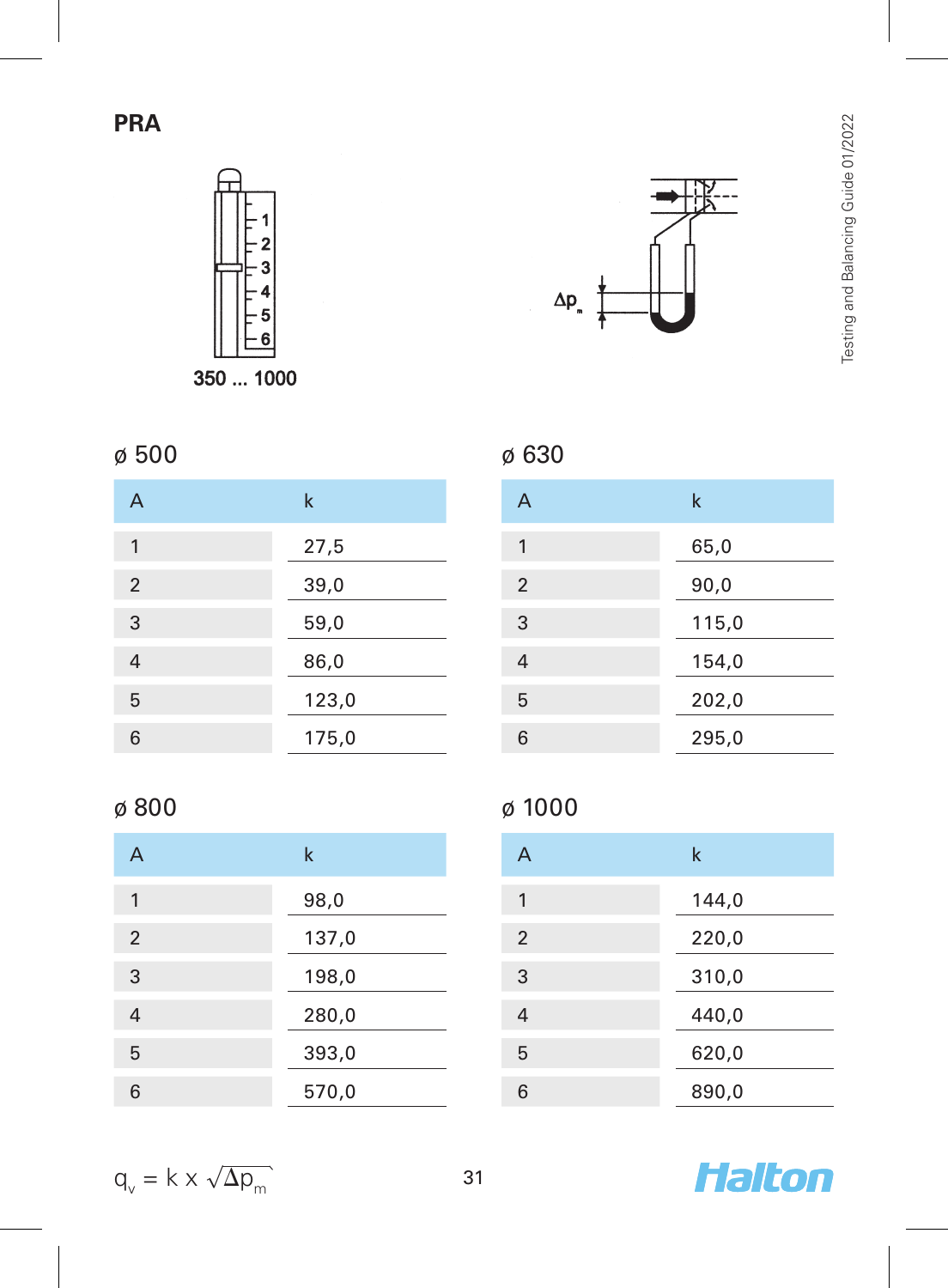# **MSA**

 $q_v = k \times \sqrt{\Delta p_m}$  $k = W$  (mm)  $\times$  H (mm)  $\times$  0,001054



**MSD**



| <b>MSD</b> | k      |
|------------|--------|
| 100        | 5,7    |
| 125        | 9,4    |
| 160        | 17,2   |
| 200        | 27,8   |
| 250        | 43,9   |
| 315        | 72,3   |
| 400        | 127,00 |
| 500        | 200,00 |

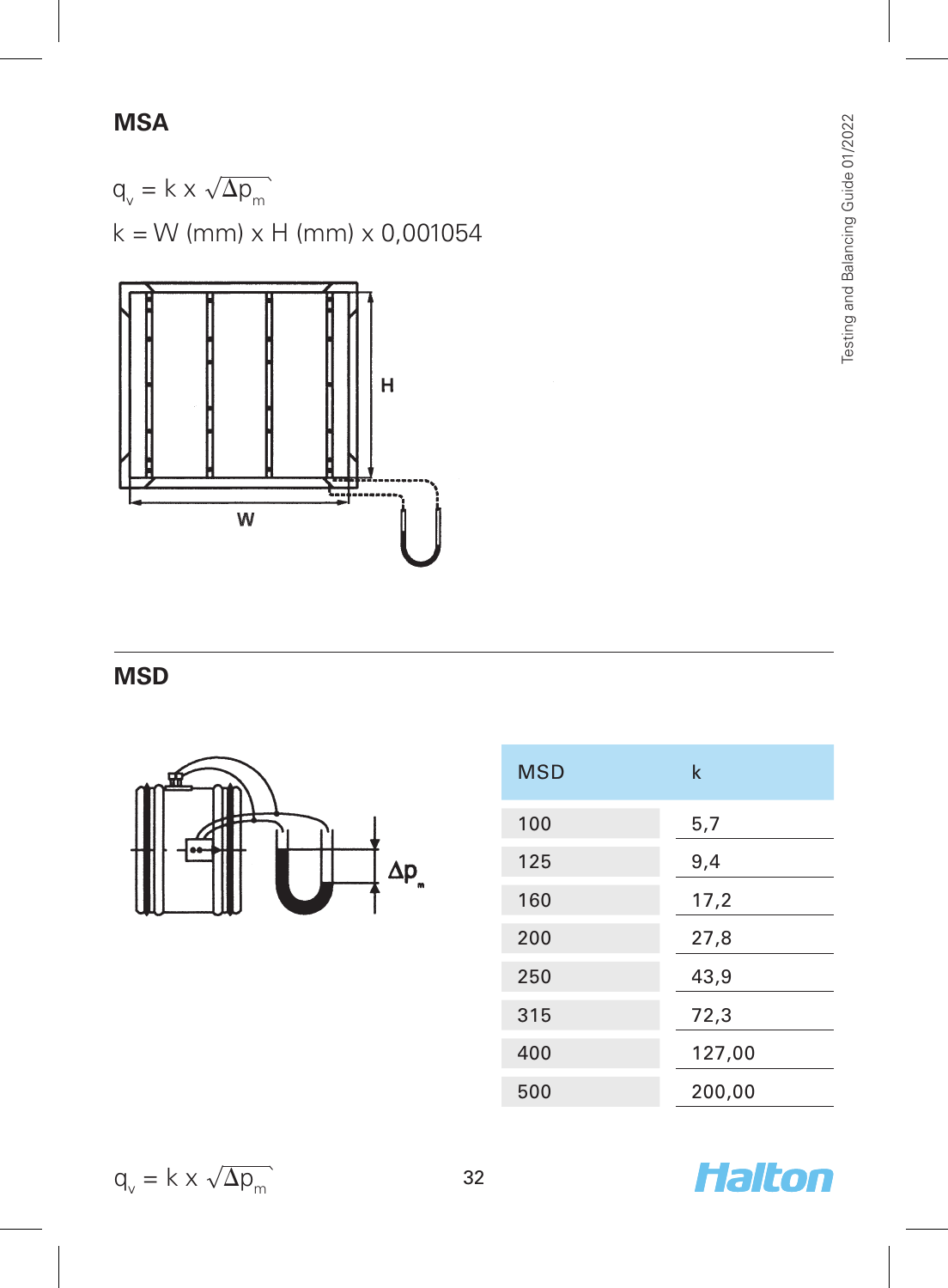**BOX**



|                       |            |             | Balancing Guide 01/2022 |
|-----------------------|------------|-------------|-------------------------|
|                       | <b>BOX</b> | $\mathsf k$ |                         |
|                       | 100        | 6,5         |                         |
| NMV-D2<br>GLB181.1E/3 | 125        | 10,6        |                         |
| 24 VAC                | 160        | 18,3        | Testing and             |
|                       | 200        | 27,4        |                         |
|                       | 250        | 44,0        |                         |
|                       | 315        | 71,4        |                         |
|                       | 355        | 91,4        |                         |
|                       | 400        | 117,0       |                         |
| NMV-D3<br>GLB181.1E/3 | 500        | 185,1       |                         |
|                       |            |             |                         |

# **UKV**



$$
q_v = k \times \sqrt{\Delta p_m}
$$
  
k = W (mm) x H (mm) x 0,001054



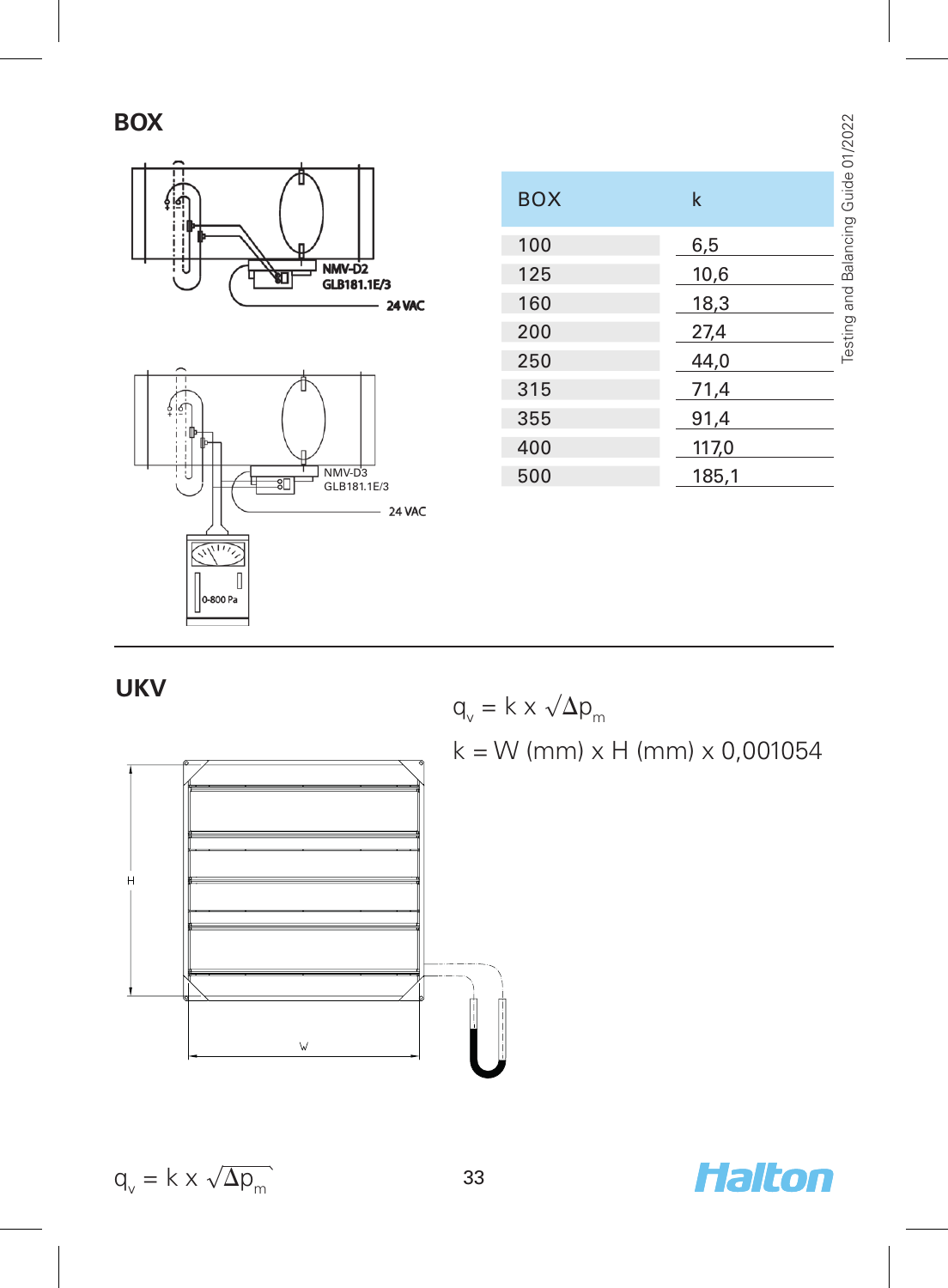#### **Halton Max One Circular** ting and Balancing Guide 01/2022 Testing and Balancing Guide 01/2022  $MOC$  k 100 6,4 125 10,0 160 18,0 200 28,8 250 46,9 ig<br>G 315 71,9 400 121,2 500 194,9 n-son Pa 630 318,0

**Halton Max Slim Box**



| <b>MSB</b>       | k     |
|------------------|-------|
| $200 \times 150$ | 18,5  |
| $300 \times 150$ | 28,0  |
| $300 \times 250$ | 62,5  |
| $400 \times 250$ | 83,5  |
| $600 \times 250$ | 125,0 |
| $800 \times 250$ | 166,5 |

### **Halton Max Ultra Circular (MUC)**

Please see www.halton.com Ole hyvä ja katso www.halton.com Veuillez consulter www.halton.com Bitte besuchen Sie www.halton.com Var vänlig och se www.halton.com Смотрите, Пожалуйста www.halton.com

$$
q_v = k \times \sqrt{\Delta p_m}
$$
 34

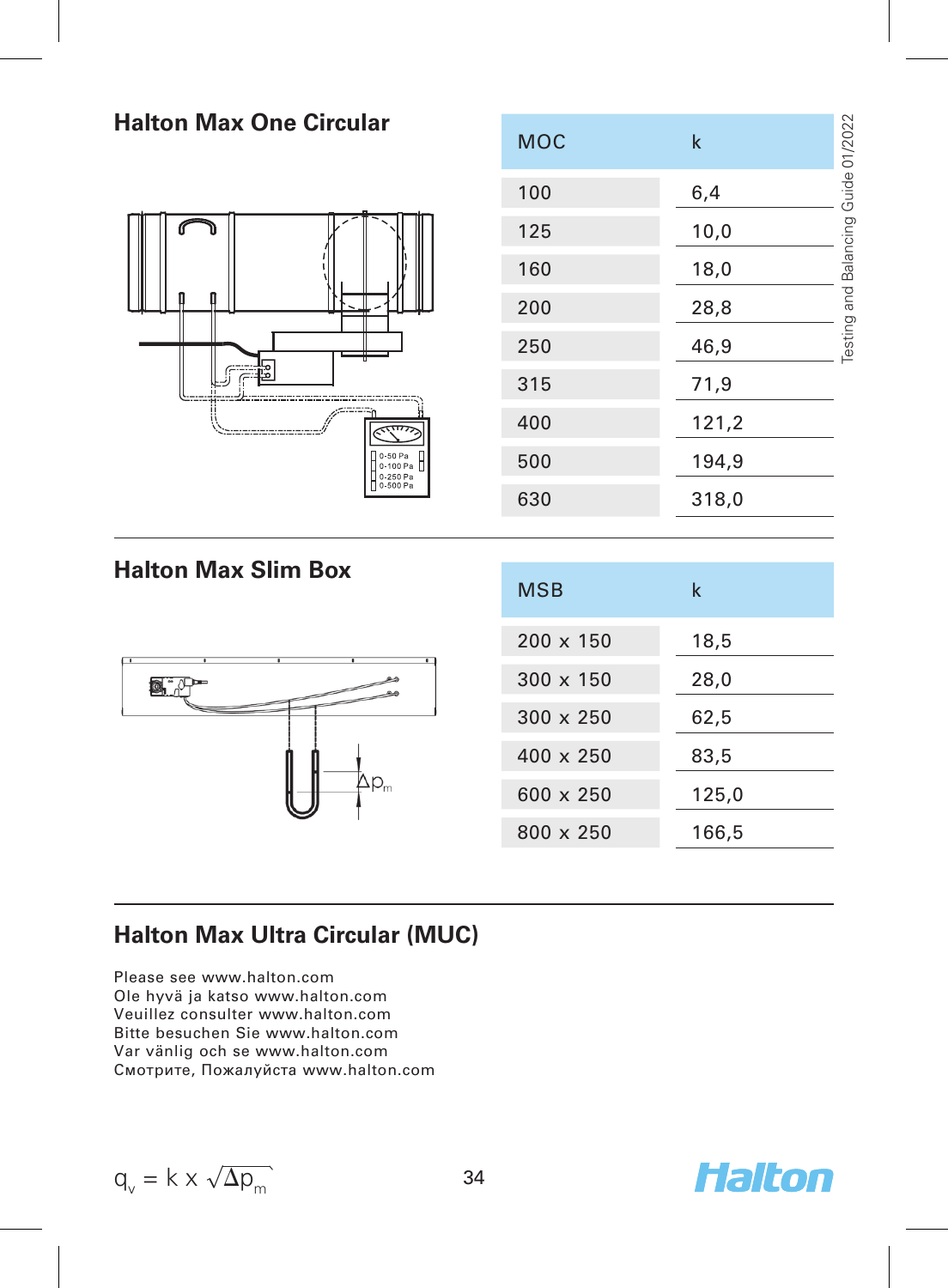| <b>Notes</b> |  |  |
|--------------|--|--|
|              |  |  |
|              |  |  |
|              |  |  |
|              |  |  |
|              |  |  |
|              |  |  |
|              |  |  |
|              |  |  |
|              |  |  |
|              |  |  |
|              |  |  |
|              |  |  |
|              |  |  |
|              |  |  |
|              |  |  |
|              |  |  |
|              |  |  |
|              |  |  |
|              |  |  |
|              |  |  |
|              |  |  |
|              |  |  |
|              |  |  |
|              |  |  |
|              |  |  |
|              |  |  |
|              |  |  |
|              |  |  |
|              |  |  |
|              |  |  |
|              |  |  |
|              |  |  |